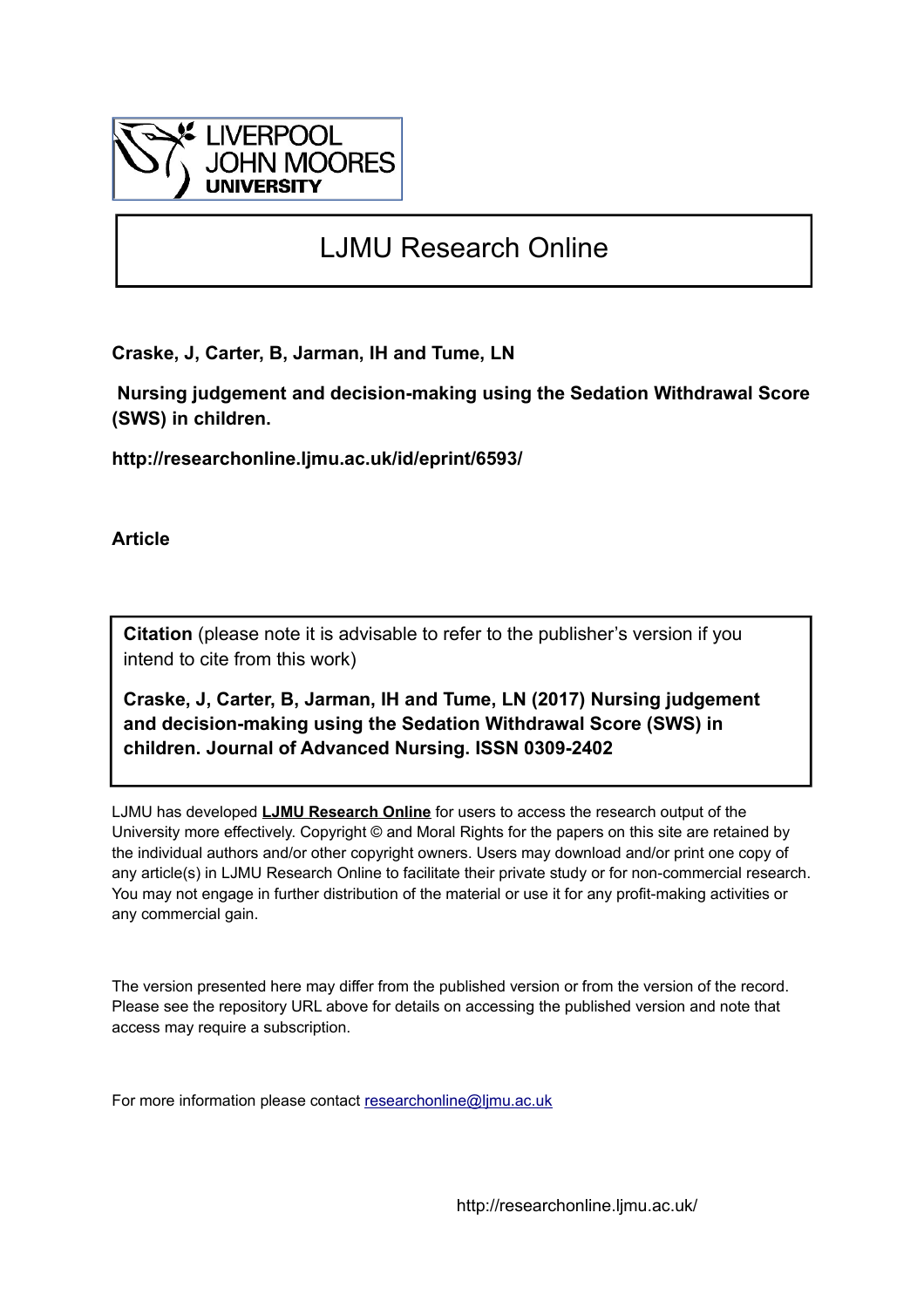# NURSING JUDGEMENT AND DECISION-MAKING USING THE SEDATION

# WITHDRAWAL SCORE IN CHILDREN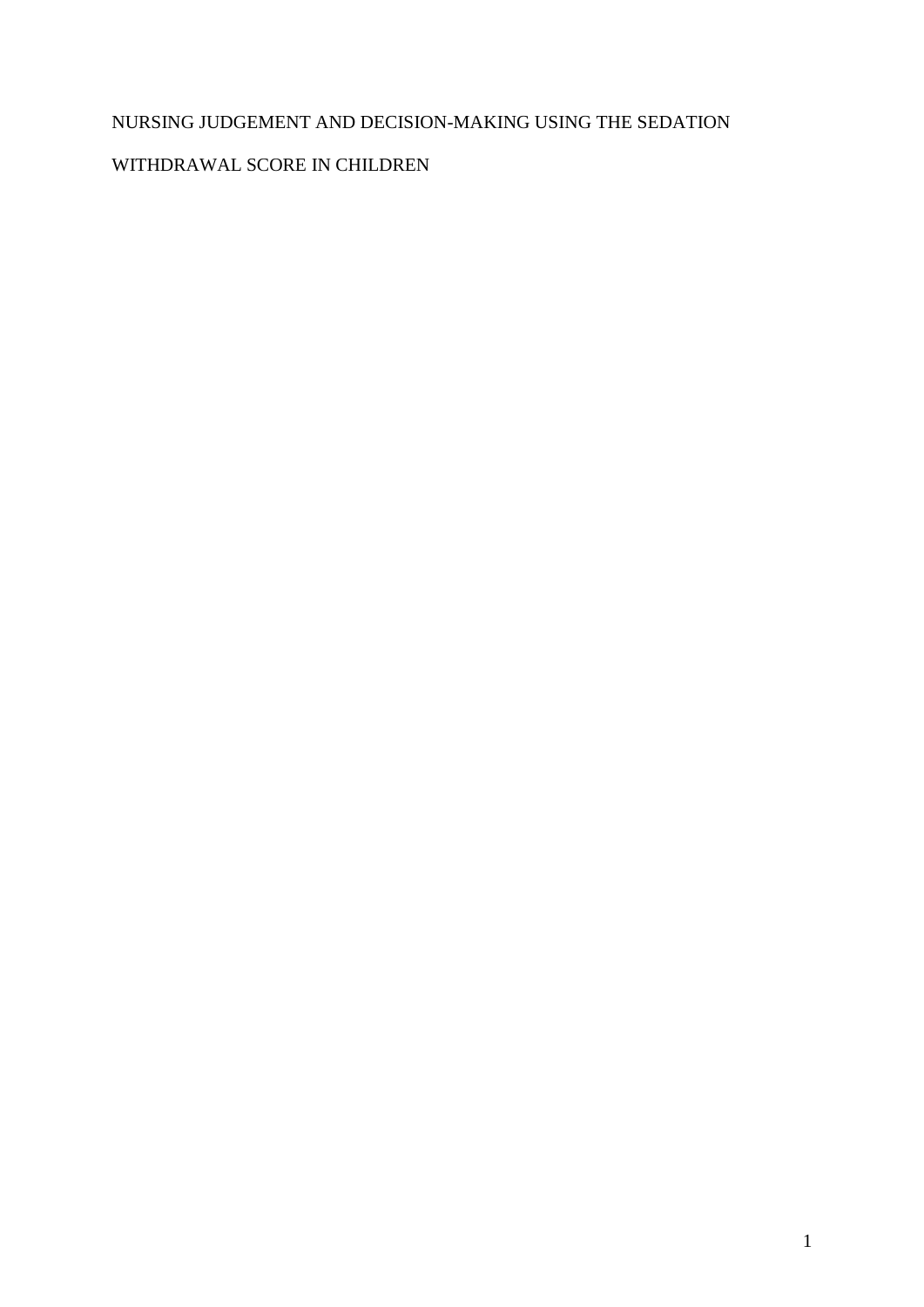#### ABSTRACT

### **Aims**

The aim of the study was to evaluate registered children's nurses' approaches to the assessment and management of withdrawal syndrome in children.

### **Background**

Assessment of withdrawal syndrome is undertaken following critical illness when the child's condition may be unstable with competing differential diagnoses. Assessment tools aim to standardise and improve recognition of withdrawal syndrome. Making the right decisions in complex clinical situations requires a degree of mental effort and it is not known how nurses make decisions when undertaking withdrawal assessments.

### **Design**

Cognitive interviews with clinical vignettes.

#### **Methods**

Interviews were undertaken with 12 nurses to explore the cognitive processes they used when assessing children using the Sedation Withdrawal Score (SWS) tool. Interviews took place in Autumn 2013.

### **Findings**

Each stage of decision-making – noticing, interpreting and responding – presented cognitive challenges for nurses. When defining withdrawal behaviours nurses tended to blur the boundaries between Sedation Withdrawal Score signs. Challenges in interpreting behaviours arose from not knowing if the patient's behaviour was a result of withdrawal or other comorbidities. Nurses gave a range of diagnoses when interpreting the vignettes, despite being provided with identical information. Treatment responses corresponded to definite withdrawal diagnoses, but varied when nurses were unsure of the diagnosis.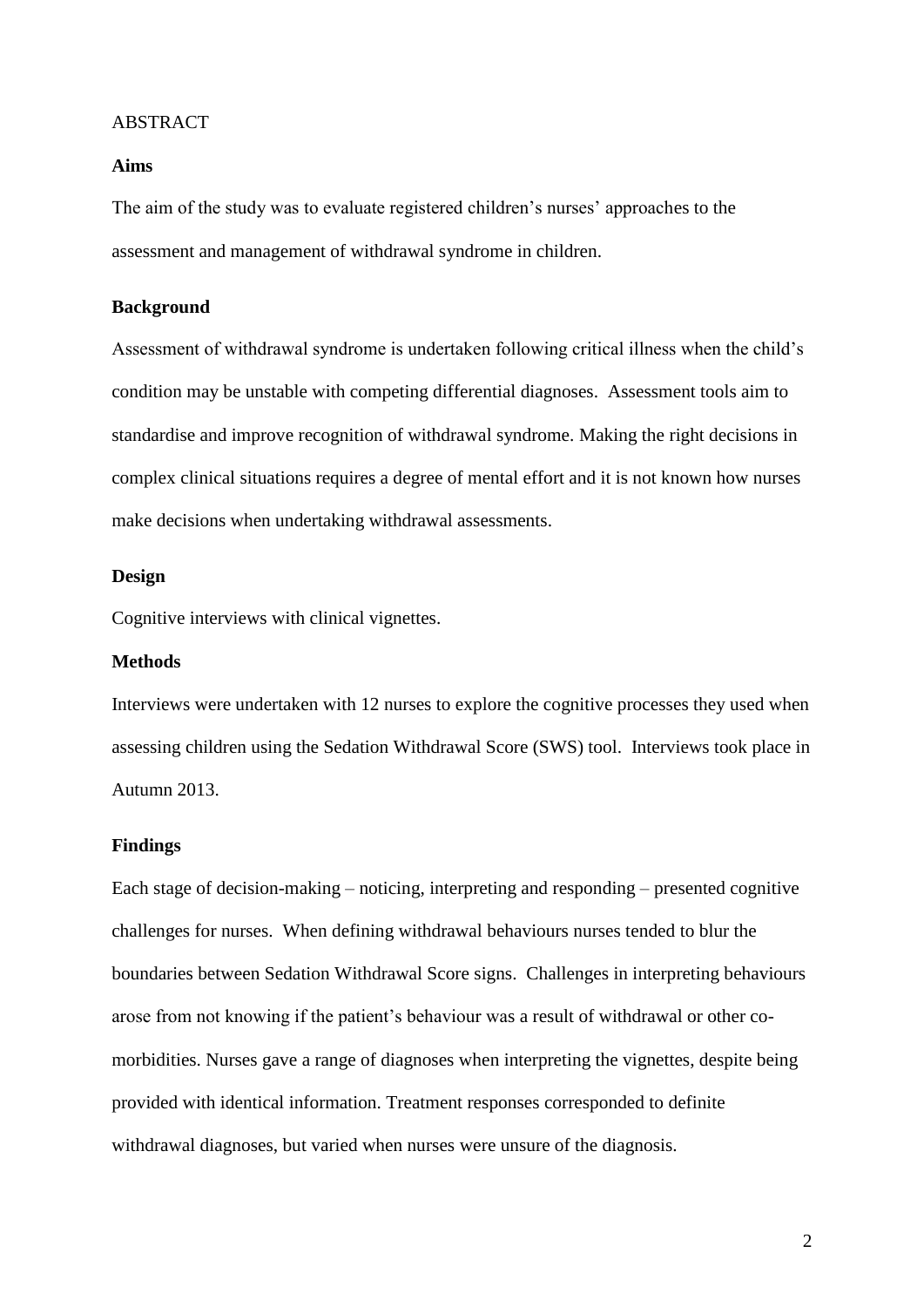### **Conclusion**

Cognitive interviews with vignettes provided insight into nurses' judgement and decisionmaking. The SWS does not standardise the assessment of withdrawal due to the complexity of the context where assessments take place and the difficulties of determining the cause of equivocal behaviours in children recovering from critical illness.

# **KEY WORDS**

cognitive interviewing, critical care, paediatric, nursing assessment, cognitive errors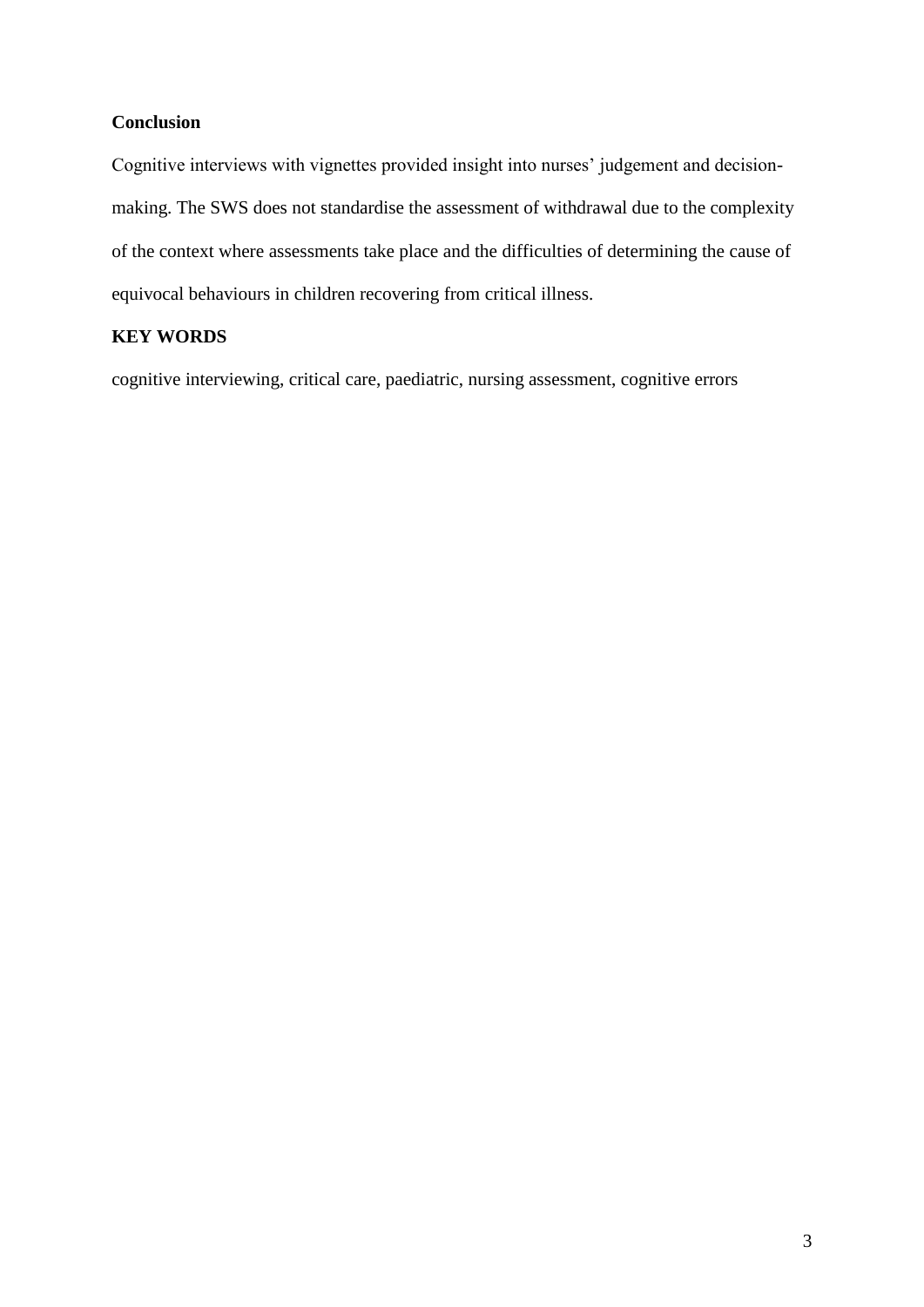### **SUMMARY STATEMENT**

### **Why is this research or review needed?**

- There is little research that considers how children's nurses make decisions in complex clinical situations with regards to assessment of withdrawal syndrome.
- Assessment of withdrawal syndrome is challenging due to competing differential diagnoses and inaccurate assessment may lead to unnecessary changes to a child's treatment.

### **What are the key findings?**

- Making the right decisions in complex clinical situations is not simple and the Sedation Withdrawal Score tool did not support the depth of thinking necessary to successfully negotiate the confounding factors.
- Once a validated tool is adopted into clinical practice the challenge is that individual practitioners think differently and at different levels to each other and this is rarely accounted for in the development of scoring tools to support clinical decisions.
- Not every practitioner will approach the complexity of the task with the same level of critical thinking.

### **How should the findings be used to influence policy/practice/research/education?**

- Complex clinical situations cannot be made simpler but users of tools can be supported to improve their critical thinking; incorporating metacognition into education is one approach.
- Multiple scoring tools are used in healthcare, yet the way these are actually used is rarely studied. If tools are to achieve their intended outcomes then more research should be undertaken to explore the way they are used.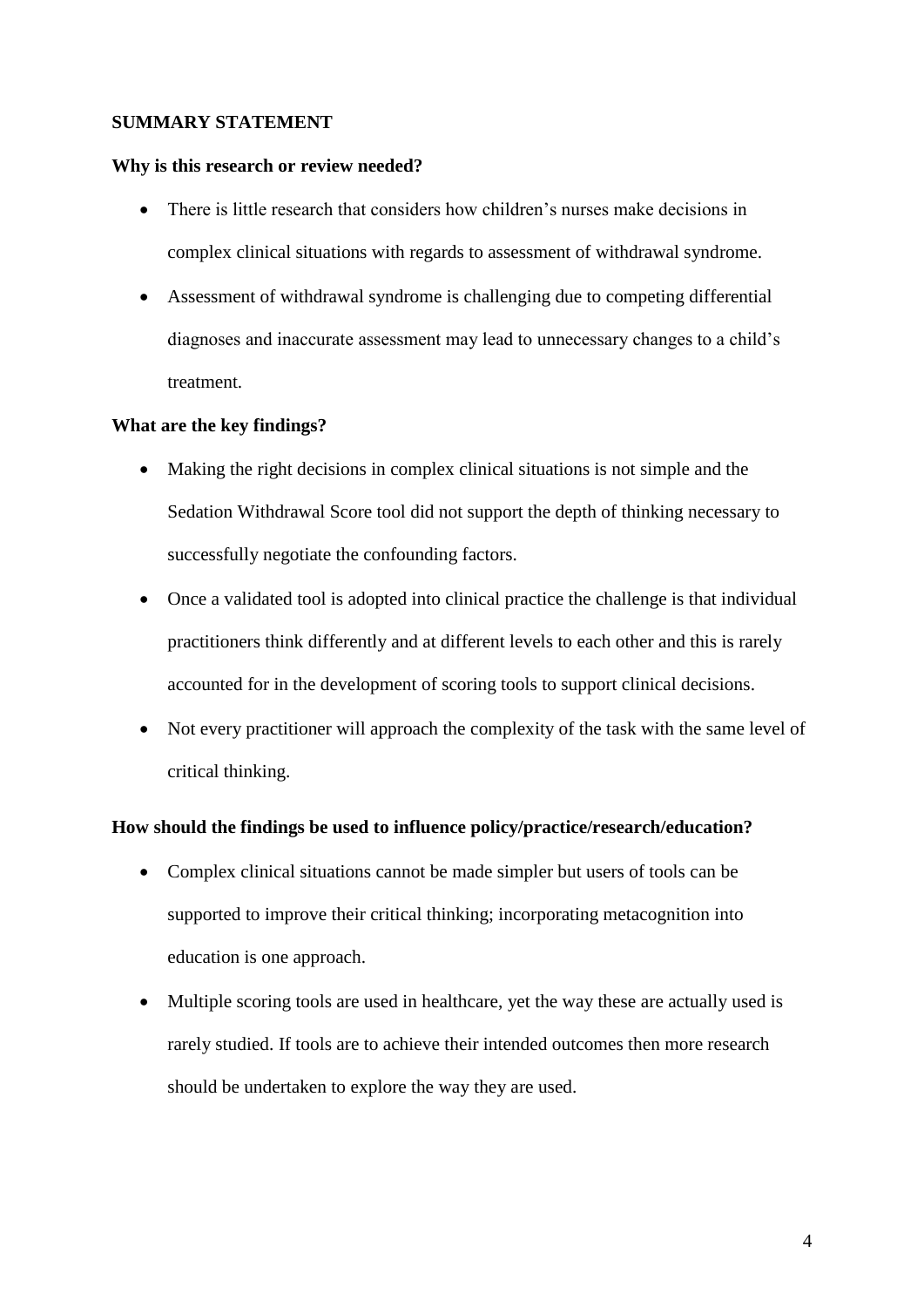#### **INTRODUCTION**

Children admitted to the paediatric intensive care unit (PICU) require adequate sedation and analgesia for the duration of their critical illness (Jenkins 2002). Many of these drugs cause physical dependence, which means that once the child is recovering the drugs should to be tapered, rather than being stopped abruptly to prevent withdrawal syndrome (Cunliffe *et al*. 2004, Easley & Nichols 2008). Although each drug has a distinctive withdrawal syndrome, many of the signs of withdrawal are the same across drug groups. Individually however, these equivocal signs are ambiguous in the critically ill child, possibly indicating pain, delirium, the underlying condition, deterioration or withdrawal (Harris *et al.* 2016)

### **BACKGROUND**

The assessment of withdrawal syndrome in children is complex. Structured and repeatable assessments are recommended to assist detection, but it is often unclear how these are applied by nurses. Three published tools have been developed to monitor withdrawal in children; the Sedation Withdrawal Score (SWS) (Cunliffe *et al.* 2004), the Withdrawal Assessment Tool (WAT-1) (Franck *et al.* 2008) and the Sophia Observation Score (SOS) (Ista *et al.* 2009). Each is a checklist of non-specific signs that, in combination, appear to support a diagnosis of withdrawal (Table 1). The SWS is the withdrawal assessment tool and treatment protocol used in our hospital since 2004. SWS has proven clinically useful in identifying withdrawal signs in ICU and ward-based patients, but has not been validated (Macqueen & Bruce 2012). Both WAT-1 (Franck *et al.* 2008, 2012) and SOS (Ista *et al.* 2009, 2013) have been validated but the studies excluded patients whose existing behaviour might confound the withdrawal assessment and clinical utility is further limited by the lack of linked treatment protocols.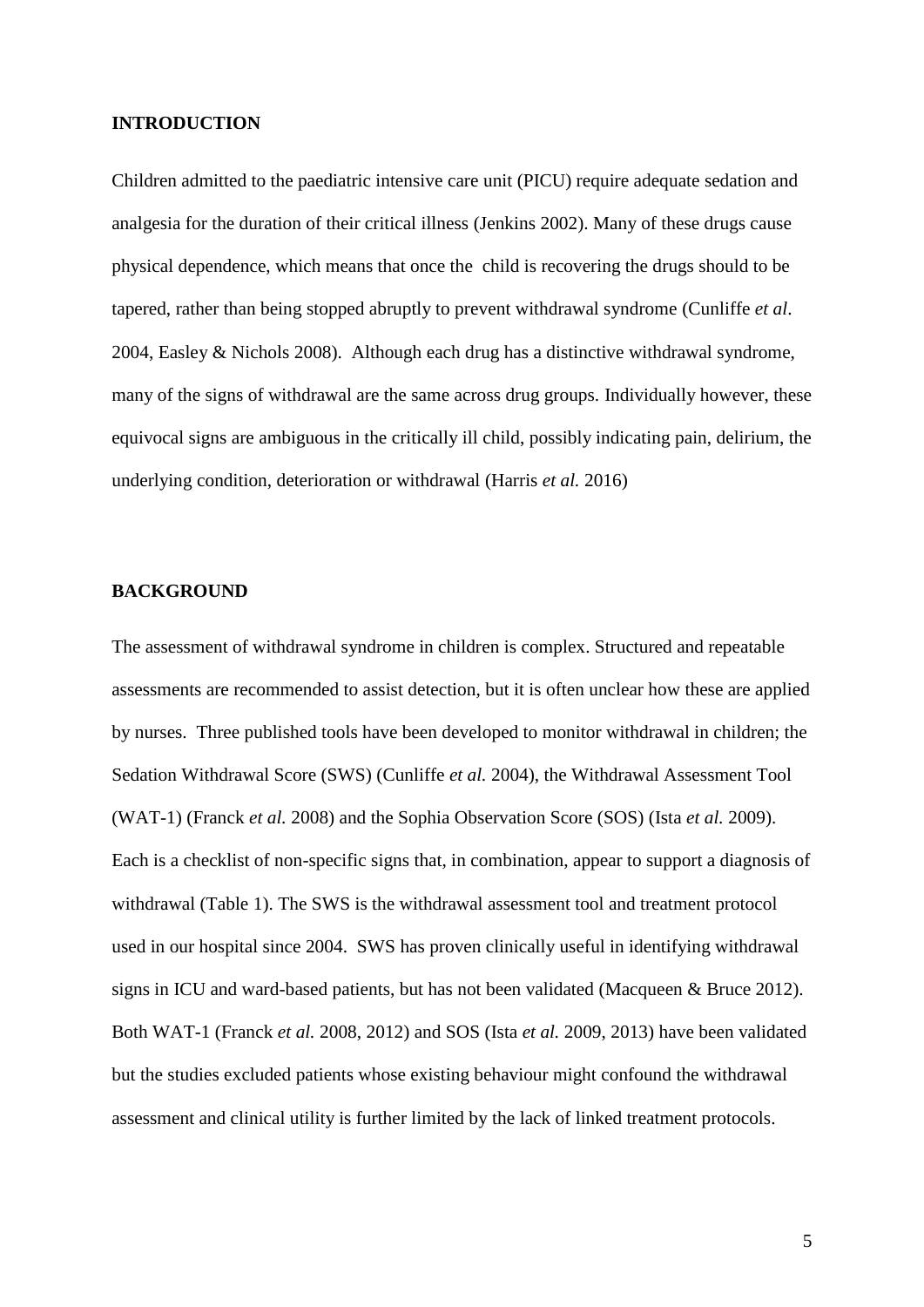The assessment is complex due to the multiple drug and patient factors to be considered. Drug factors include the likelihood of physical dependence, which varies depending on drug dose and duration of therapy (Amigoni *et al.* 2014, da Silva *et al.* 2016) but also appears highly individualised (Best *et al*. 2016) and may be further complicated by concurrent tapering of more than one sedative or analgesic drug. Patient factors include the highly individualised effects of withdrawal on the child's recovery (Franck *et al.* 2008) and the confounding effect of the patient's primary medical condition on withdrawal intensity (Franck *et al.* 2008). Assumptions are made that the nurse will modify the assessment to ensure the underlying condition or any external factors do not skew the withdrawal score (Franck & Vilardi 1995, Ista *et al*. 2013, Harris *et al.* 2016). Complex tasks like this demand a degree of cognitive effort and focussed attention on the part of the nurse, to make correct judgments and decisions. Given that the judgement of the bedside nurse has been a 'silver standard' in tool validation studies (Franck *et al.* 2008, Ista *et al.* 2009), it is important to understand how nurses think when undertaking withdrawal assessments and making treatment choices (Easley & Nichols 2008).

Two key theoretical approaches to clinical decision-making are reasoning and intuition (Banning 2008). Different academic disciplines have investigated the analytical, rational approach of reasoning and similar models have emerged to describe the key stages of the process (Table 2). Remaining open minded throughout these stages is vital, as relevant cues can be subtle and may be overlooked, particularly if the situation is changing quickly or there is too much to take in simultaneously (Gaba *et al.* 1995). Knowing how to filter tenuous cues and focus on relevant ones is a feature of expert nursing practice (Harbison 2006).

Intuition is defined as 'a way of knowing something immediately as a whole that improves with experience' (Rew & Barrow 2007, p. E25). This enables the clinical expert to process and identify key diagnostic components subconsciously (Lyneham *et al.* 2008). In high-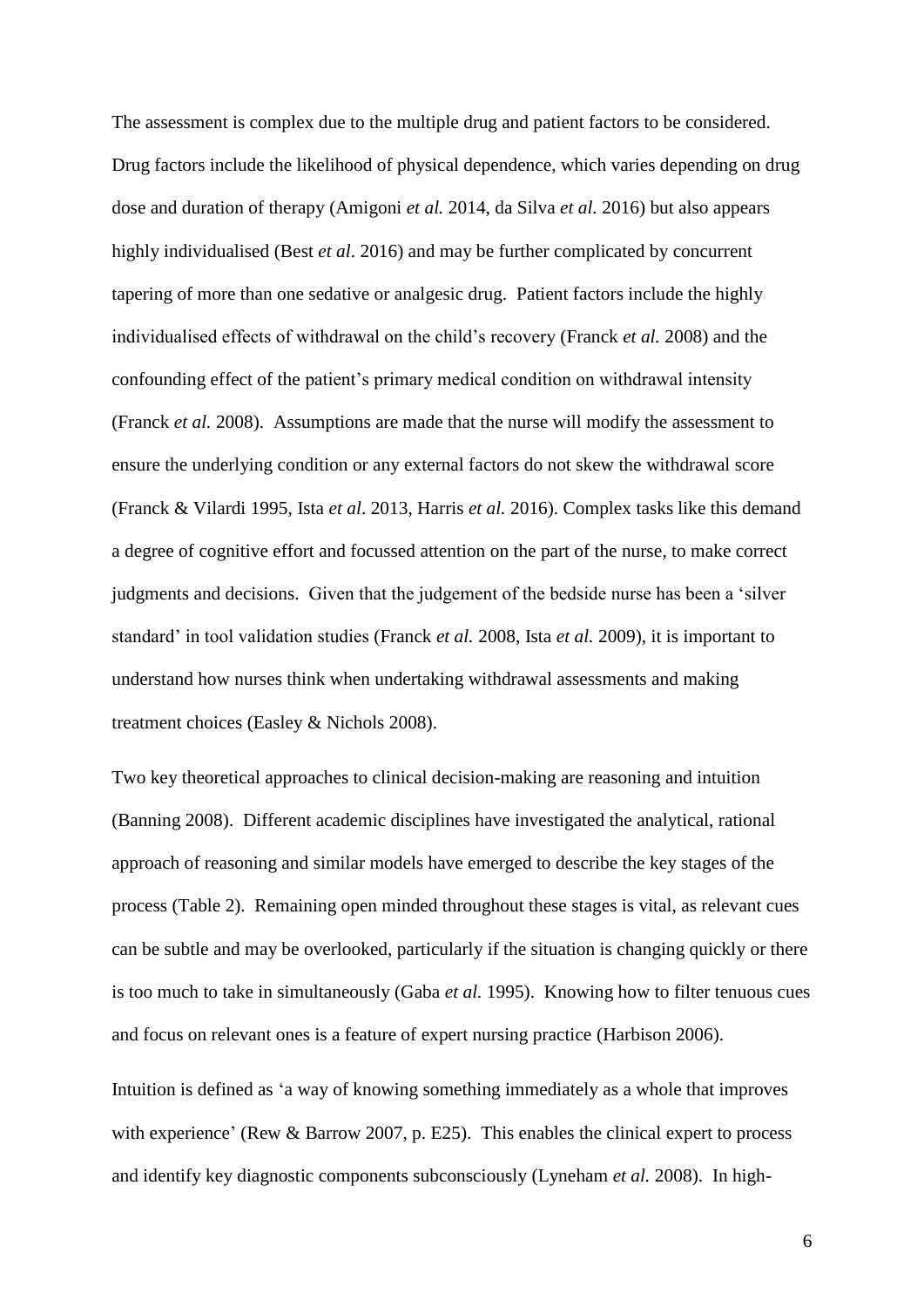pressure circumstances, the rational approach is somewhat idealistic as clinical decisions are often required despite incomplete knowledge of the situation (Graber *et al.* 2002). Under these conditions, experienced clinicians rely on intuition to 'think fast' (Kahneman 2011, p. 13), using pattern recognition(Berner & Graber 2008, Gobet & Chassy 2008) and heuristics ( Elstein 1999, Cranley *et al*. 2009). However, intuitive processing can be flawed (Graber *et al*. 2005), especially in an unpredictable environment (Kahneman & Klein 2009) such as critical care.

No published papers were identified that considered how nurses make decisions about the assessment and management of withdrawal in children. This study sought to fill this knowledge deficit by attending to the three stages of decision making; noticing, interpreting and response.

### **AIM**

The aim of the study was to explore registered children's nurses' decision-making during the assessment and management of withdrawal in children by examining:

- 1. Noticing: the nurses' recognition and understanding of four clinical signs from the SWS tool.
- 2. Interpreting: the meaning of an SWS score, in terms of a diagnosis of withdrawal, presented in two clinical vignettes;
- 3. Response: the treatment choices made in response to the withdrawal diagnosis

### **DESIGN**

Cognitive interviews were undertaken using clinical vignettes to explore the study aims.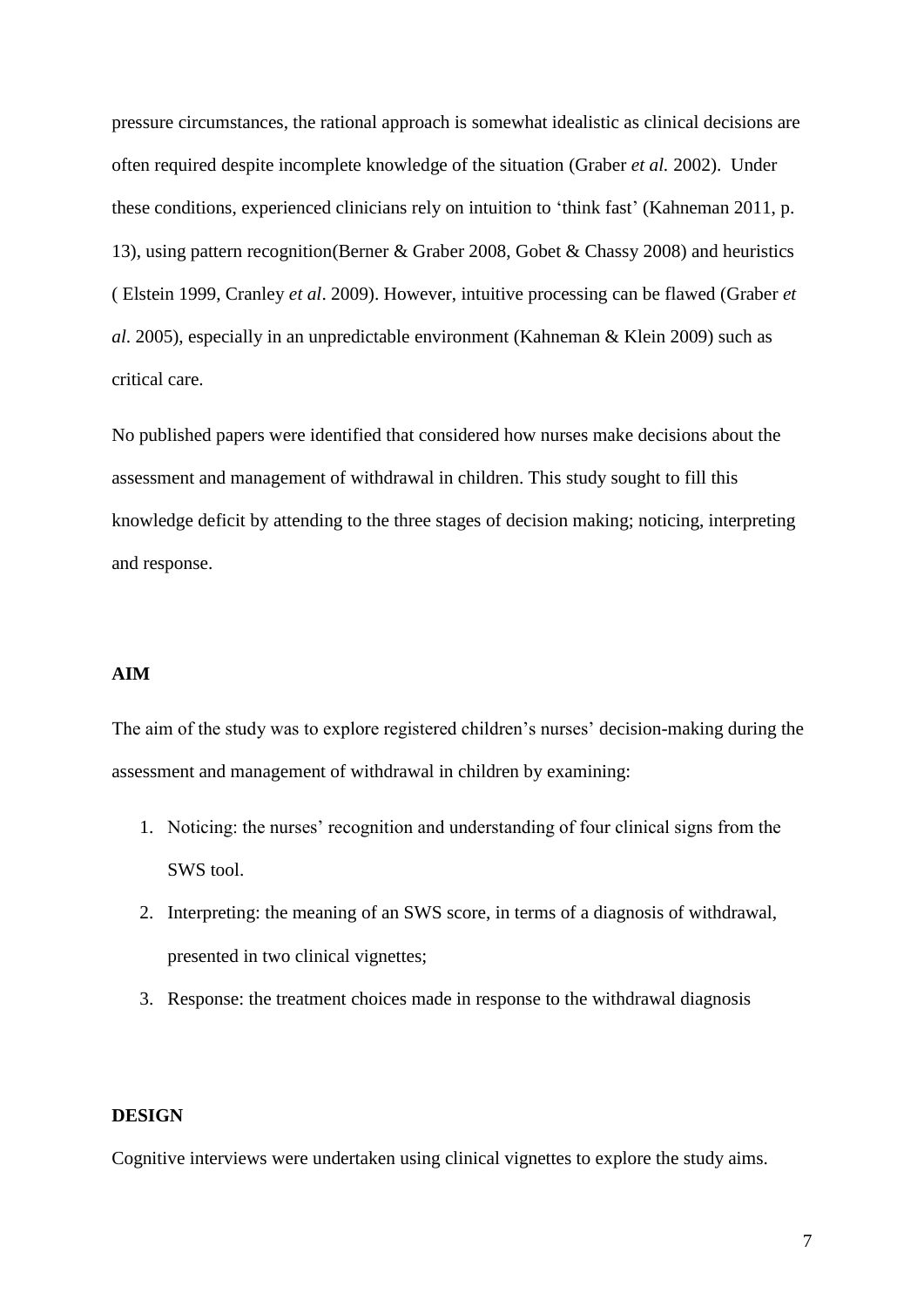Cognitive interviews are a recognised approach to explore cognitive processing in relation to decision-making (Willis 2005, Ross *et al.* 2012). The fundamental features of cognitive interviews are think aloud and verbal probing: techniques which permit the researcher to listen in to the complex and usually hidden evolution of (clinical) reasoning without interfering with the cognitive processes being uncovered (Fonteyn *et al.* 1993). Verbal probing delivered in a neutral manner enables the interviewer to drill down on the issues under investigation, so clinical expertise in the subject area is necessary to recognise when a response needs further probing (Sofaer 2002). All other interaction between researcher and participant is minimised to reduce biasing the participants' responses (Sofaer 2002). The cognitive interview approach has been employed in other studies investigating nurse decision-making (Cioffi 1998, Simmons *et al*. 2003, Twycross & Powls 2006, Hoffman *et al*. 2009); these are now presented in brief. Cioffi (1998) investigated the effects of experience and uncertainty on triage assessments made by emergency nurses and Simmons et al. (2003) described cognitive processes used by experienced nurses during their patient assessments in elderly care. Work by Twycross & Powls (2006) explored how children's nurses made clinical decisions and Hoffman and colleagues (2009) compared clinical cues collected by novice and expert nurses in intensive care. The cognitive interview approach has also been applied to the psychometric testing of self-report clinical assessment tools, to check that terminology is understood and interpreted consistently by patients ( Sofaer 2002, DiBenedetti et al. 2013), so was well suited to the aims of this study.

An experimental setting, using vignettes, was chosen over a naturalistic setting to control the clinical data provided to participants and allow comparison between them (Willis 2005, Berner & Graber 2008). By standardising the data, the only variable lay in the nurses' decision making processes (Cook & Rumrill 2005), enabling focus on the abstruse stages of 'noticing' and 'interpreting' rather than simply the outcome or response (Veloski *et al*. 2005).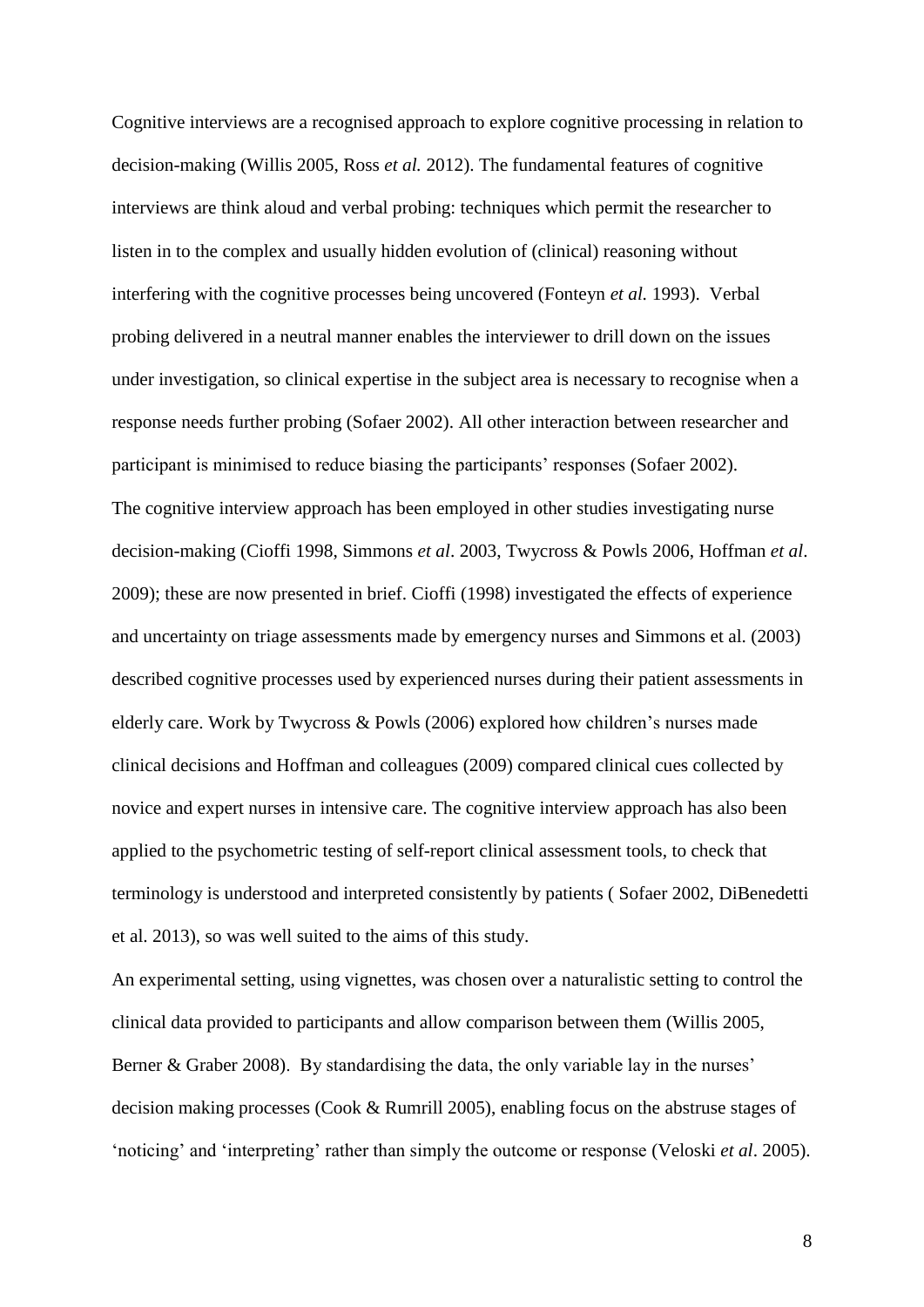Clinical vignettes were developed by JC (an experienced pain/sedation nurse specialist) to illustrate a typical, complex clinical situation featuring a patient with severe neurological disability (Figure 1). The vignettes were based on a real case from clinical practice to enhance believability (Endacott *et al.* 2010). Face and content validity were assessed by four senior clinical nurses (members of the Pain and Sedation Service and an Advanced Nurse Practitioner in critical care) experienced in withdrawal assessment (Brattebo 2009).

Typical levels of cognitive stimulation were prompted by using developmental vignettes (Barrows & Feltovich 1987, Veloski *et al*. 2005*),* to measure participants' usual or 'everyday' practice (Peabody *et al.* 2004). The first vignette (V1) supplied minimal information, to reflect initial interpretation at the moment when the SWS score is completed. A diagnosis at this stage would indicate the inclination to 'make do' and uncover the usually hidden assumptions which are made to fill in knowledge gaps. The second vignette (V2) provided additional clinical details reflecting the range of information required to underpin a more considered, contextual interpretation of the same assessment.

For the purpose of this study, diagnosis of withdrawal syndrome is based on two core features:

- 1. Physical dependence on a drug therapy administered continuously for 5 or more days, or sooner if administered at high doses (Macqueen & Bruce 2012, Harris *et al.* 2016)
- 2. Behavioural signs of withdrawal, in response to the drug(s) stopping or reducing that are not better explained by other physical, illness or environmental causes (Macqueen & Bruce 2012, Ista *et al.* 2013, Harris *et al.* 2016).

Provision of incomplete, equivocal information was designed to reflect the 'fuzziness of unstructured real life situations' (Benner & Tanner 1987, p.24). V1 provided no data on either of the core features of withdrawal. V2 provided data about the likelihood of physical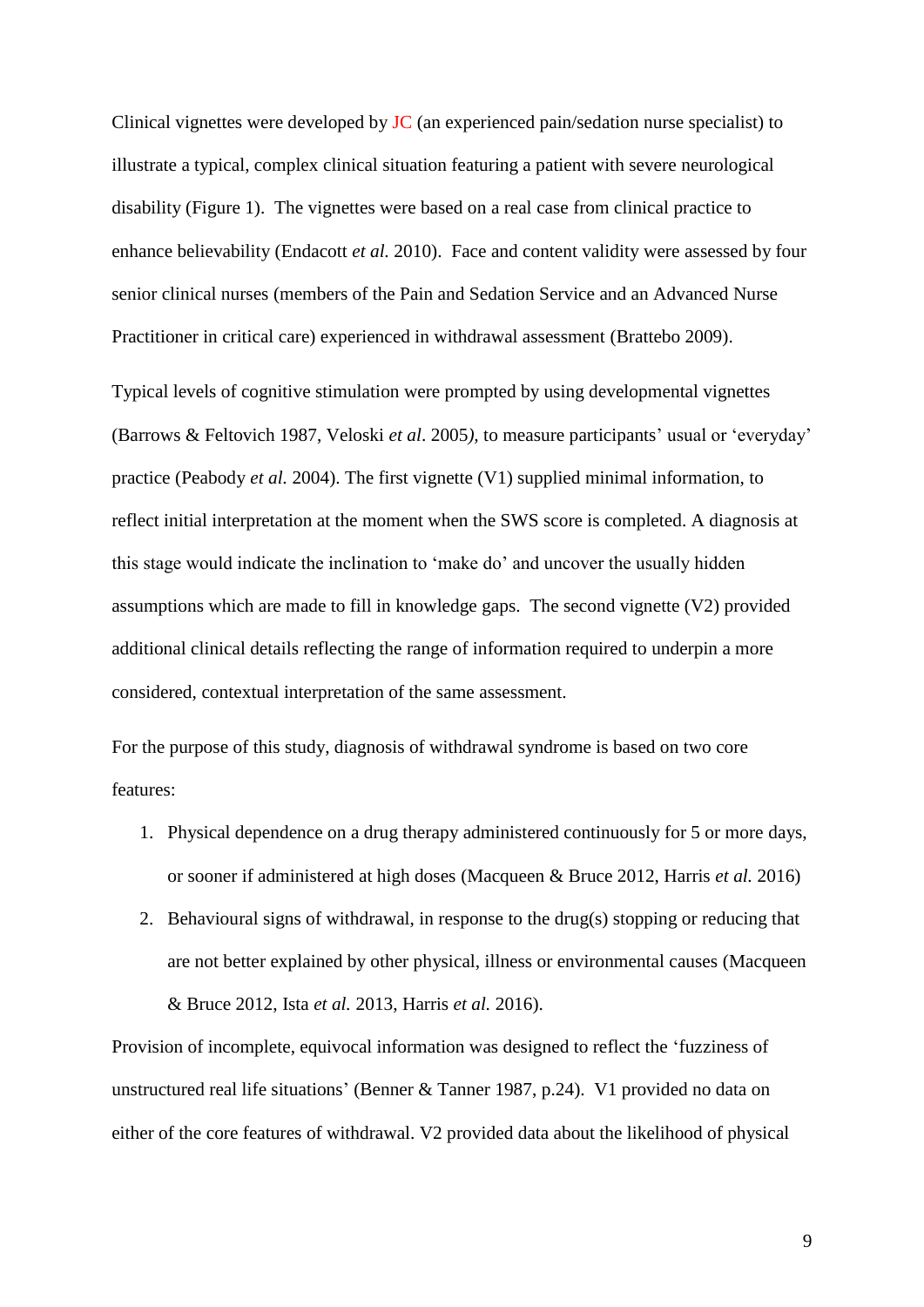dependence, but in the absence of a baseline SWS score or trend, insufficient information to establish the cause of behavioural signs.

#### **Sample/ participants**

The study was undertaken at a specialist children's hospital in England. The study participants were registered children's nurses, who undertook withdrawal assessments regularly. Purposive sampling was employed to recruit nurses from the clinical areas where withdrawal patients were usually nursed (the Paediatric Intensive Care Unit (PICU), the High Dependency Unit (HDU) and the cardiac ward). Nurses were eligible for inclusion if they undertook withdrawal assessments regularly and considered themselves familiar with the SWS tool. Nurses were recruited by poster or by word of mouth by the researcher during clinical rounds and gave written consent to participate. Interviews took place in Autumn 2013 in quiet rooms adjacent to the clinical areas.

#### **Data collection**

Demographic data included gender and experience, in years, of applying the SWS tool in practice. No further demographic data were collected, as the relationship between factors such as years since qualification, level of expertise and level of educational attainment, on decision-making is unclear (Lauri & Salanterä 1998, Hoffman *et al*. 2004, Fick *et al.* 2007). Consideration was given to the sequence of the interview to minimise the potential impact on typical thought processes by unintentionally problematising aspects of nursing care that may be relatively routine (Jenkins *et al.* 2010). The first part of the interview: interpreting SWS scores and responding with treatment choices, aimed to replicate routine clinical practice using the SWS tool and reflect the largely subconscious and automatic synthesis of information nurses undertake. V1 was presented followed by V2. After reading each vignette, participants were asked to 'think aloud' whilst responding to the pre-set questions and scripted probes e.g., 'Is this patient withdrawing?' and 'How easy or difficult is it to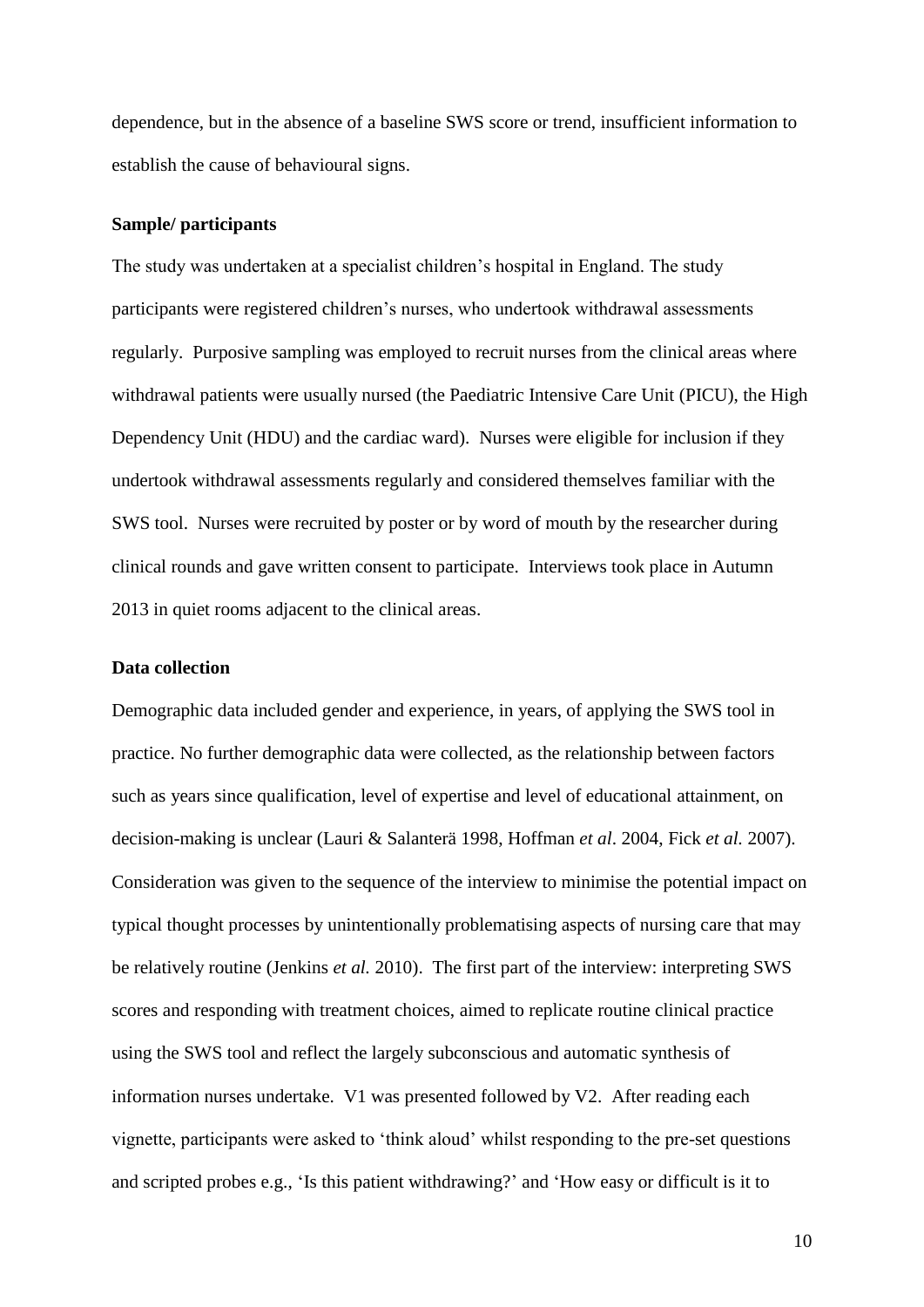decide whether the patient is withdrawing?' A list of treatment options for the patient in V2 was then presented and nurses were reminded to 'think aloud' whilst they made a decision. Options included all drugs mentioned in V2 in addition to 'no intervention' and 'another intervention'.

The second part: noticing (defining and interpreting) individual withdrawal signs was anticipated to be more cognitively taxing, possibly causing nurses to critically reflect on their current approach to and alter subsequent, withdrawal assessments. Consequently, nurses were asked not to discuss their interview experience with colleagues until the study was completed. To encourage deeper reflection on issues raised by the vignette, nurses were asked to define four pre-selected SWS terms ('insomnia', 'irritability', 'respiratory distress', 'hypertonicity') that preliminary work had identified as being differently understood by nurses at our hospital. The nurses were also asked how easy or difficult it is to decide when a patient displayed one of these four behaviours.

### **Ethical considerations**

Ethical approval for the study was obtained from an NHS Research Ethics Committee.

#### **Data analysis**

Interviews were conducted by JC (who had training in cognitive interviews and clinical expertise in the recognition and management of withdrawal syndrome) and were audiorecorded and transcribed by a professional transcriber. 'Informal analysis', the approach proposed by (Willis 2005, p. 156) was used to identify cognitive problems with decisionmaking. Subjective interpretation is key to informal analysis, which rather than a formal coding scheme, also relies on expert judgement to identify problems (Fonteyn *et al*. 1993). Analysis involved two stages; firstly the identification of the decision-making processes including cognitive errors made when noticing, interpreting and responding in individual interviews and secondly, comparison across interviews to elucidate trends. The term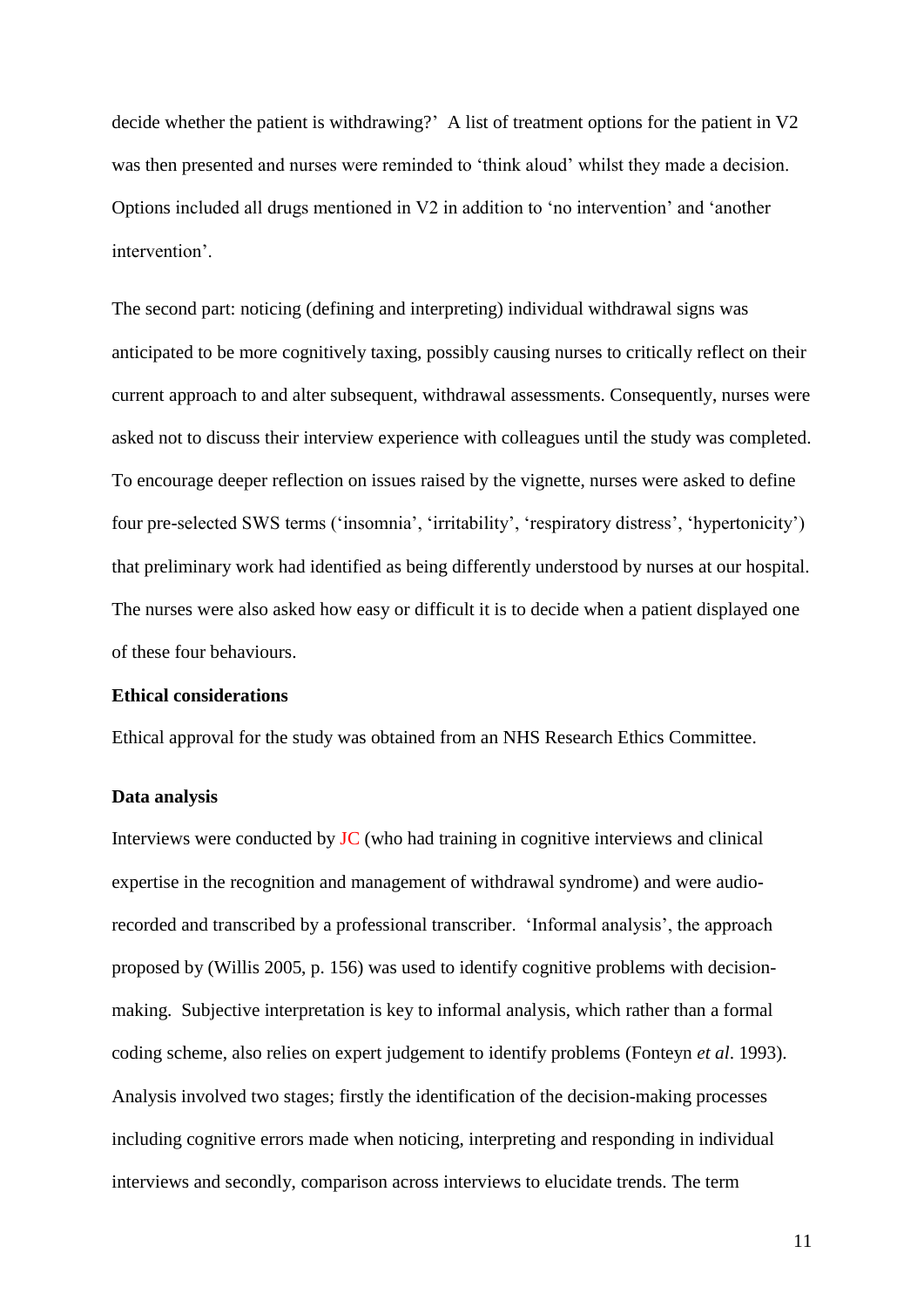cognitive error is used to describe any flawed judgement or inaccurate decision made by the participants.

#### **Validity and reliability**

Validity and reliability were considered carefully in design and implementation of the study. A challenge in studying usual behaviour is how to do this without observation bias or research participant effects (McCambridge *et al*. 2014). In decision-making studies, the ideal research method has minimal impact on typical, subconscious reasoning and does not lead to an altered, more conscious level of reasoning. Research participant effects - the change in behaviour as a consequence of being studied (McCarney *et al*. 2007)- have been demonstrated in observational studies investigating antibiotic prescribing behaviour in paediatricians (Mangione-Smith *et al*. 2002) and compliance with hand hygiene in clinical settings (Eckmanns *et al.* 2006, Maury *et al.* 2006). In these studies, participants were more likely to demonstrate or take a best practice approach. In studies investigating decisionmaking, the manner of questioning may also stimulate new thinking (McCambridge *et al*. 2014) or change the effort paid to the cognitive task (Sitterding *et al.* 2012). These effects may limit the generalisability of clinical research to routine practice (McCarney *et al.* 2007). The cognitive interview technique is inherently suited to this study as it is not considered to alter the effort or attention paid to the task and is also widely used in psychometric testing of survey instruments (Sofaer 2002).

The vignettes were based on a real case and therefore reflected real practice and these and the verbal probes were pilot tested prior to use in the study. Their sensitivity and specificity was evident in that they generated data that identified both cognitive errors and correct decisions. The rigour of interpretive thinking and analysis was supported through dialogue and challenge by the supervisory team.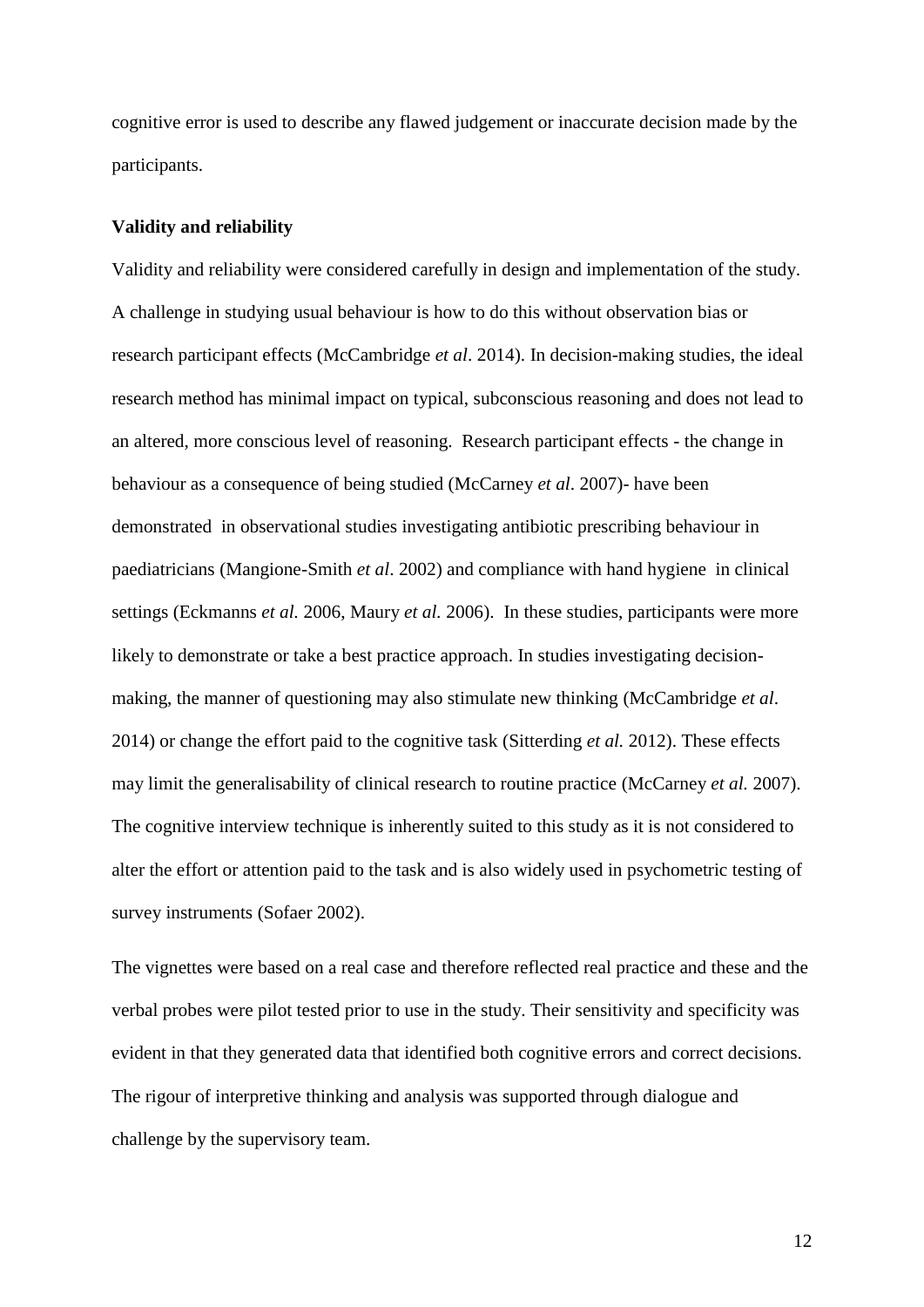#### **FINDINGS**

Twelve registered children's nurses participated in the interviews; four from the PICU, four from the Cardiac Ward and four from the HDU. All participants were female. The nurses had been undertaking withdrawal assessments for between 4-13 years (median 10 years) so were experienced in this aspect of their clinical role. Interviews lasted between 21-47 minutes.

In both vignettes, nurses' drew on all three options: 'withdrawing', 'not withdrawing' and 'unsure' (Table 4). In V1, two nurses recognised there was insufficient information on which to make any judgement. Responses to 'How easy or difficult was it to decide?' ranged from 'easy' to 'very difficult' with one nurse commenting that it 'should be easy with more information'. All nurses who found the diagnosis 'easy' made a definite diagnosis.

In V2, the responses to 'How easy or difficult was it to decide?' ranged from 'quite easy' to 'very difficult'. Some nurses found V2 'easier than previous [vignette]' and one thought it was 'harder with more information'. Again, those finding the diagnosis 'easy' all made a definite diagnosis. Those who found it 'easier than previous' each gave a different diagnosis. The nurse finding V2 'harder with more information' was 'unsure' in both vignettes. In terms of consistency of opinion across the vignettes, three people who made a diagnosis in V1, persisted with their diagnosis in V2 ('yes' n=2, 'no' n=1). Four nurses were 'unsure' in both vignettes. The two nurses who could not comment in V1 were 'unsure' in V2 and found the decision 'difficult'.

Diagnosis of withdrawal was commonly based on the SWS score in V1, although the child's underlying condition was recognised as a possible cause for the score (Table 4). In V2, more nurses recognised that the SWS score might reflect either the child's underlying conditions or their normal behaviour. Some nurses recognised that the duration of sedation described was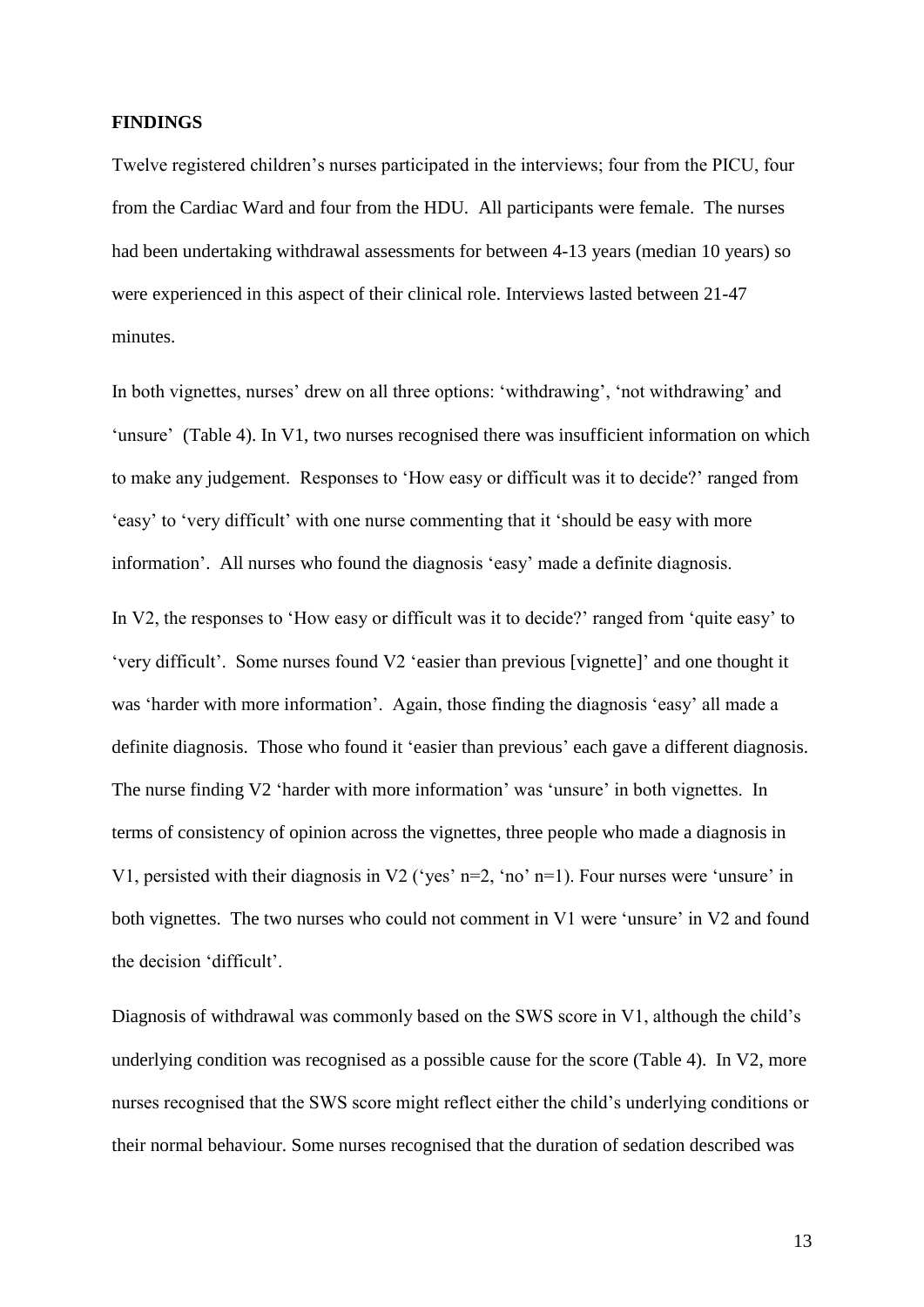too short to cause physical dependence and hence withdrawal symptoms. The three nurses who diagnosed 'not withdrawing' made this observation along with one nurse who still diagnosed the patient as 'withdrawing'. Four nurses made explicit assumptions during their deliberations in V1. Three of these nurses diagnosed withdrawal; one was 'unsure'. Two nurses made assumptions in V2. One nurse made assumptions in both vignettes and diagnosed 'withdrawal' in both cases. The second nurse was 'unsure' in both vignettes, but found V2 'easier than previous'. The common assumption in V1 was based on the length of ICU stay and related to possible sedatives the child might have received and the possibility of mechanical ventilation.

#### *Treatment response*

Treatment choices corresponded to the diagnosis when the diagnosis was definite but varied amongst nurses who were 'unsure' (Table 3 and Figure 2). Nurses who diagnosed 'withdrawing' chose to stop weaning chloral hydrate and 'maybe' increase chloral and give codeine ('yes' n=2, 'maybe' n=1). In contrast, nurses who diagnosed 'not withdrawing' chose to continue weaning chloral hydrate. Two nurses considered giving additional analgesia including codeine, paracetamol and oral morphine. Nurses who were 'unsure' chose a range of interventions, including stop weaning chloral hydrate, increase chloral, give codeine and no intervention. Paracetamol was chosen as 'another intervention' by five nurses who had varied opinions about whether the child was withdrawing.

Failed heuristics and biases were identified during protocol analysis and these cognitive errors were categorised according to definitions cited by Croskerry (2003) (Table 5). Cognitive errors occurred during the decision-making processes involved in both the interpretation of and response to the SWS score. Every nurse made cognitive errors: the number ranging between 1 and 4 errors per nurse. Not all cognitive errors led to diagnostic errors, as two nurses made assumptions during their deliberations in V1, but these did not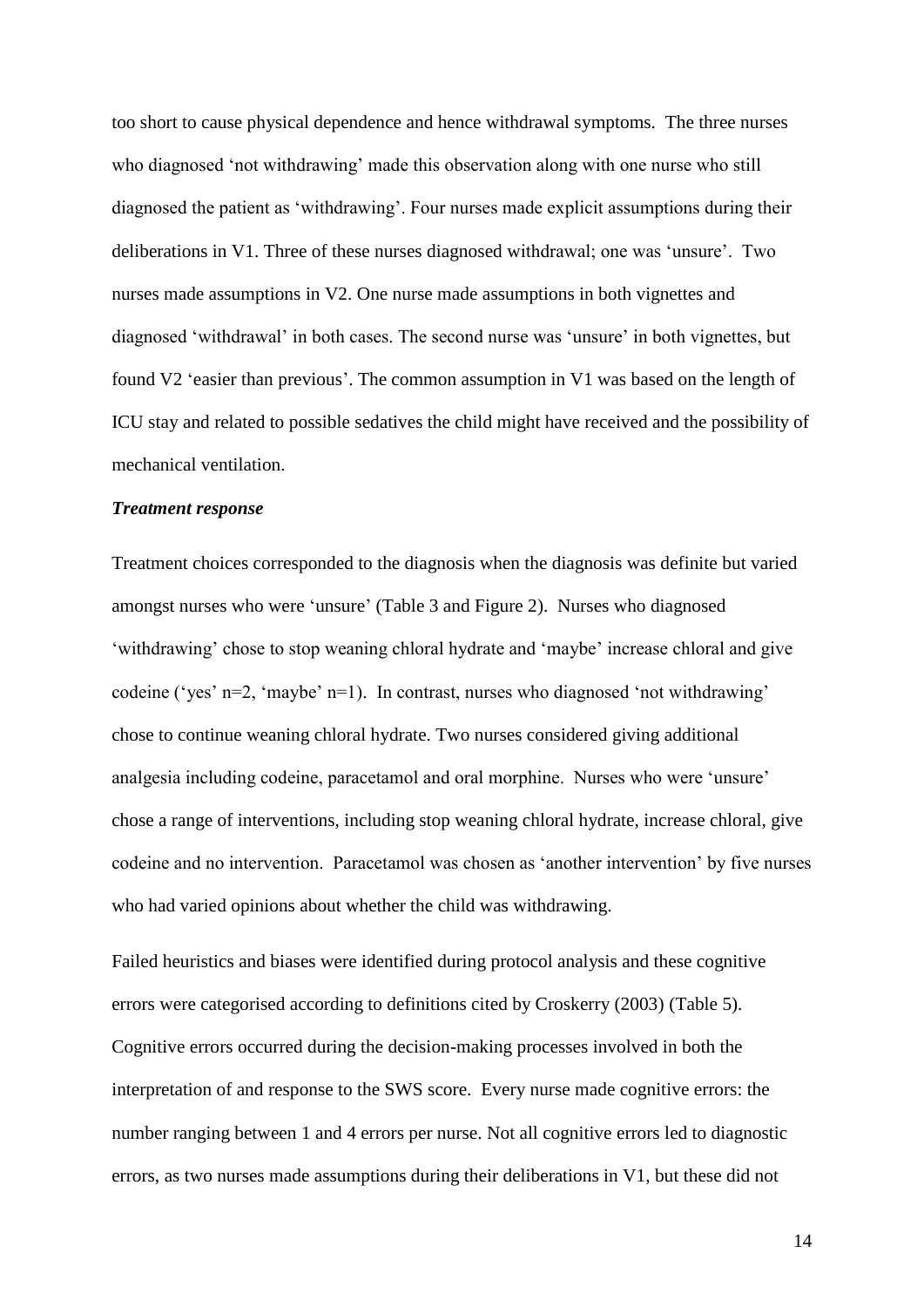translate into an inaccurate diagnosis. No nurse made errors at every stage of the decisionmaking process.

#### *Noticing (defining and interpreting) SWS behaviours*

Nurses shared an accurate understanding of the terms 'insomnia' and 'respiratory distress' and were confident and succinct in their definitions. They found 'irritability' harder to define, but it was usually described as difficulty in consoling the child despite trying the usual comfort measures and parental presence. 'Hypertonicity' was the most problematic term with one nurse unable to offer a definition and another giving an inaccurate definition. Although the remaining nurses offered a definition of 'increased tone', half of them expressed doubt or lacked confidence about their explanation.

When talking about the definitions, there was a tendency for nurses to blur the boundaries between signs, describing the co-existence or overlapping of some behaviours. Two nurses described the interdependence of insomnia and irritability. During a definition of 'irritability', one nurse explained 'it's linked a bit to the insomnia where you can see that they are tired and want to sleep.'(N5)inAnother nurse's definition of 'irritability' appeared to overlap with 'insomnia'; 'you sort of think they are settled, they sort of shut their eyes and they go still and then two minutes later they're awake you know, they're off again' (N10).

Inaccurate mapping of other behaviours to SWS signs was identified as another perceptual problem. Descriptions of motor disturbance were made by half of the nurses during their definitions of insomnia, irritability or hypertonicity. When defining 'insomnia' one nurse commented that 'They may be active, arms, legs, head, generally moving so they're not peacefully asleep' (N10). A definition of 'irritability' included 'thrashing their arms and legs around or their head around' (N9). 'Hypertonicity' was described as: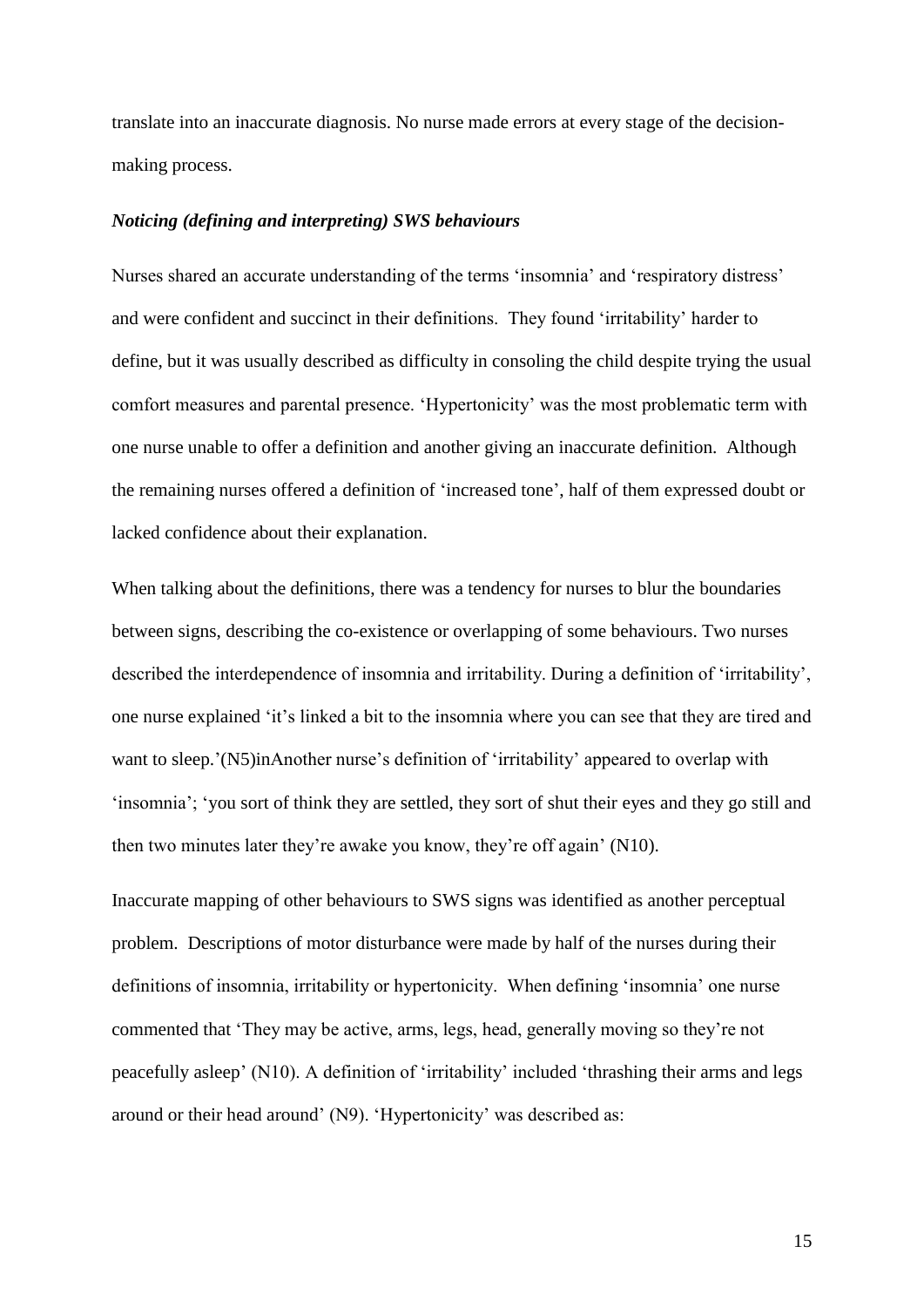Just constant moving of arms and legs, inability to stay still really, some of the babies they look like they're riding bikes lying in their cot because their legs just keep going round and their arms keep waving. (N8)

'Insomnia' presented challenges for nurses in terms of both recognising and interpreting this behaviour. Lack of familiarity with the patient made it difficult to know if the patient's behaviour was different to normal*,* as one nurse described *'*unless you know exactly what they're like without any of the illness, medication and what have you*'* (N4). Trying to making sense of current behaviour by ascertaining recent trends was also complicated by the perceived subjective nature of the assessment *'*if you look at the previous 12 hours, you've only got the chart to go from, so when somebody's marked down awake or asleep, you don't know if they've really been asleep for a whole hour or is it just 10 minutes' (N7). However, confidence grew throughout the shift *'*because you've done a whole day with them….*'* (N10) and nursing a child on consecutive days was also viewed positively, because *'*then you've got a better comparison as to whether they are more or less alert than they were the previous day' (N9). Environmental factors were also identified as possible causes of insomnia, as one ICU nurse described, *'*ICU is noisy, it's loud, we forget and our colleagues talk and have to be shushed a lot of the time throughout the night, the monitors are always bleeping…' (N5).

The main challenge with interpreting 'irritability' related to deciding whether this behaviour was a result of withdrawal or other co-morbidities. Nurses talked about undertaking a process of eliminating other possible causes of 'irritability' before attributing it to withdrawal. As one nurse described *'*it's never the first thing I think when they're crying, they might be hungry or I'll check their nappy and when I've covered all the bases then I'll be like actually they're irritable' (N12).

Lack of familiarity with the patient was raised again but some nurses described working with parents to interpret the child's behaviour, because *'*they know them better than us' (N2). In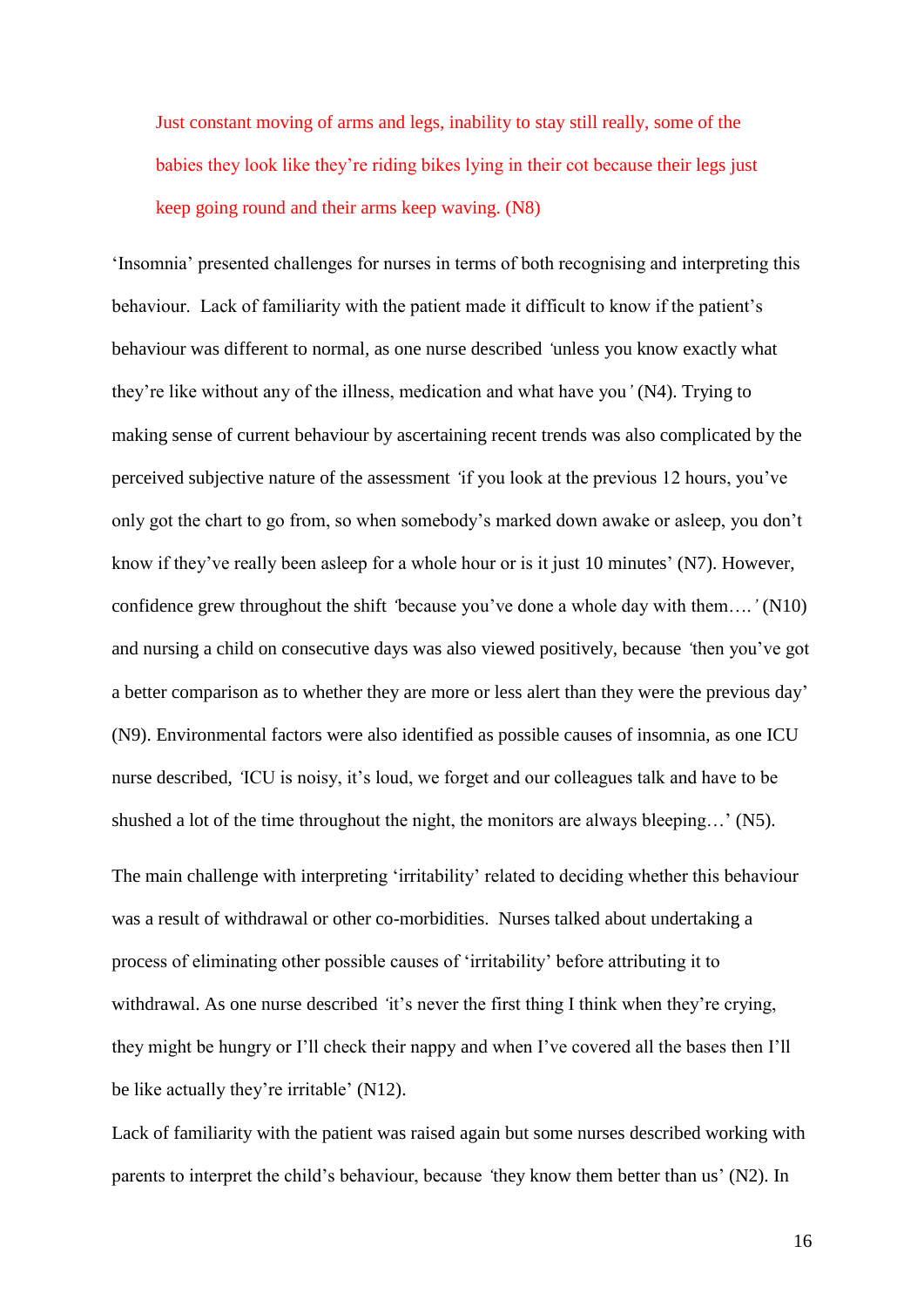children with neurological impairment, nurses described relying on parents to identify whether behaviours differed from normal, as one nurse explained; 'I walk into the situation and I don't know the child I might think – 'oh my word this baby's really agitated'. But the parent's might go – 'well that's him when he's well'' (N8). Nurses appeared to be most confident in recognising 'respiratory distress' but found the challenge was judging whether it was a sign of withdrawal or another co-morbidity. One nurse commented 'It's hard with the respiratory distress side of things, because if he's chronic lung disease, it's like Catch 22 isn't it?' (N6**).**

#### **DISCUSSION**

This paper is the first to our knowledge describing the use of cognitive interviews and vignettes to examine the stages of decision-making undertaken by nurses in the assessment and management of withdrawal syndrome. Our study showed that nurses used a variety of approaches alone or in combination including intuition, reasoning, biases and heuristics, as reported by Tanner (2006).in The use of SWS did not standardise nurses' assessment of withdrawal and cognitive challenges arose in each stage (noticing, interpreting and responding) of decision-making examined. These stages will be discussed in light of the overarching clinical goal of improving the assessment and management of withdrawal syndrome. As SWS shares a similar format and content to SOS and WAT-1, these findings suggest that cognitive challenges may also exist for nurses using SOS and WAT-1. As all nurses in the study made at least one cognitive error, there did not appear to be a relationship between quality of decision-making and either experience or their clinical specialism. Our results support the view that 'simply possessing clinical experience is no predictor of high quality decision-making' (Thompson *et al*. 2009, p. 610).

The noticing stage - identifying and describing individual withdrawal behaviours - presented the greatest cognitive challenge for nurses and the widest variation in responses. When asked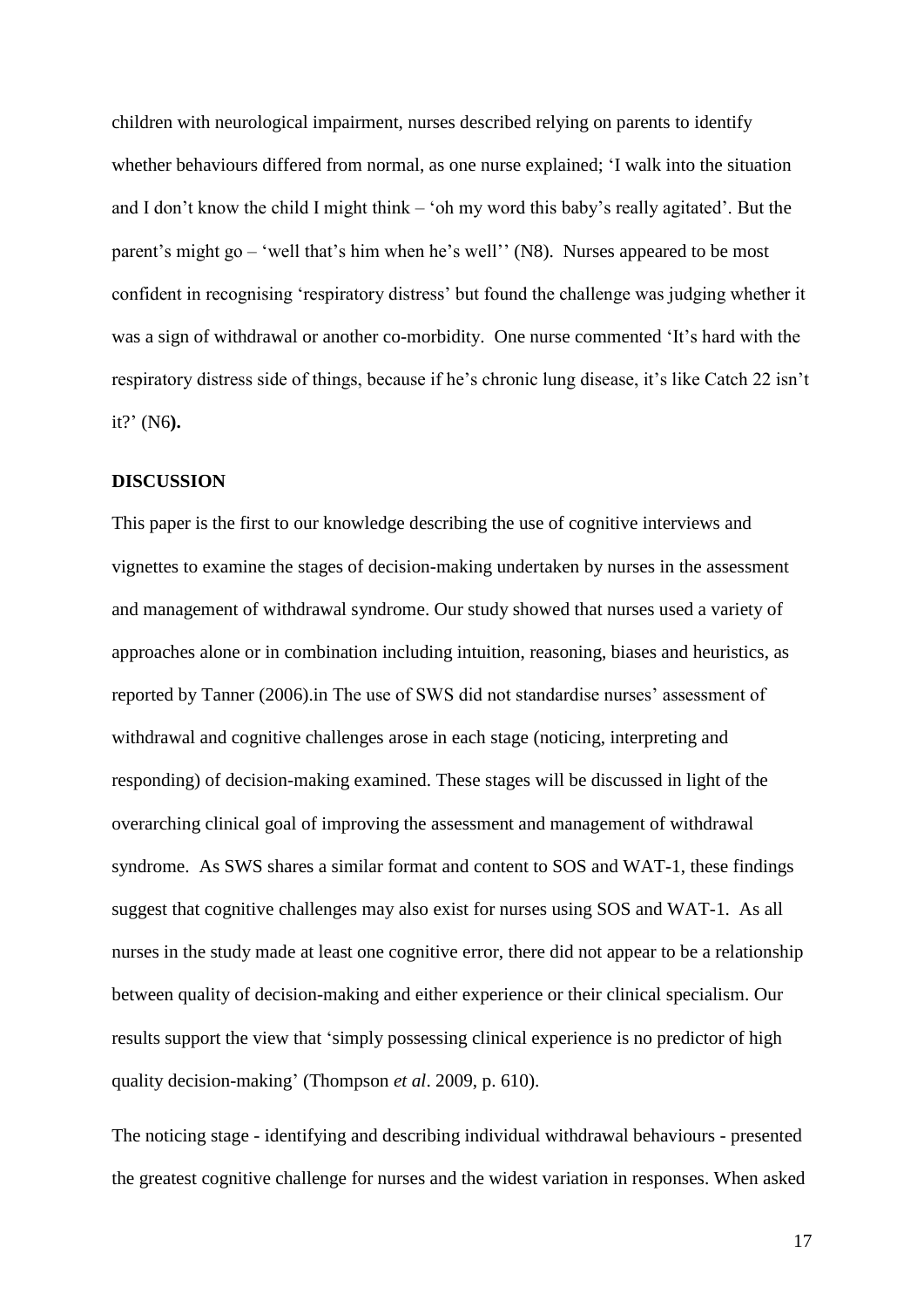to describe withdrawal signs, nurses could plainly visualise a withdrawing child,

demonstrating the 'pattern recognition' of expert judgement and decision-making (Berner & Graber 2008, p. S12). Difficulty arose in separating the component behaviours to fit a list of withdrawal signs, leading to a blurring of boundaries between terms and inaccurate mapping of other signs. Although deconstruction of withdrawal syndrome into an item pool of component behaviours may be a necessary stage in scale development (DeVellis 2012), in the experimental conditions of this study, this step appears to add complexity rather than simplifying the assessment.

Nurses recognised that they lacked knowledge needed to interpret some SWS items, as they were mostly not cognisant of the child's normal behaviour. Knowing the patient and their pattern of responses is considered fundamental to sound clinical judgement (Tanner 2006) promoting a corresponding sense of salience (Benner & Tanner 1987), whilst less knowledge impacts on the capacity to notice subtle cues or changes. Although no reflection on the nurses in this study, this deficit in personal knowledge of the child is a limitation in the application of SWS. Accurate withdrawal assessment relies not only on a shared meaning of clinical terms but also on a shared interpretation of these behaviours in each patient. Despite the close observation possible in critical care, recognising subtle behavioural changes is more challenging in an unfamiliar patient. Including parents routinely in the assessment may benefit the process in identifying a personalised baseline of behaviours on which to consider new signs or identify trends, an approach endorsed in other complex clinical situations such as delirium (Schieveld *et al.* 2009) and pain assessment in children with severe neurological disability (Hunt *et al.* 2004).

Interpretation of the vignettes differed widely, despite every nurse being presented with the same information and clinical cues. This variation in decision-making in the face of identical information mirrors other studies involving nurses and pain assessment (Hodgins 2002),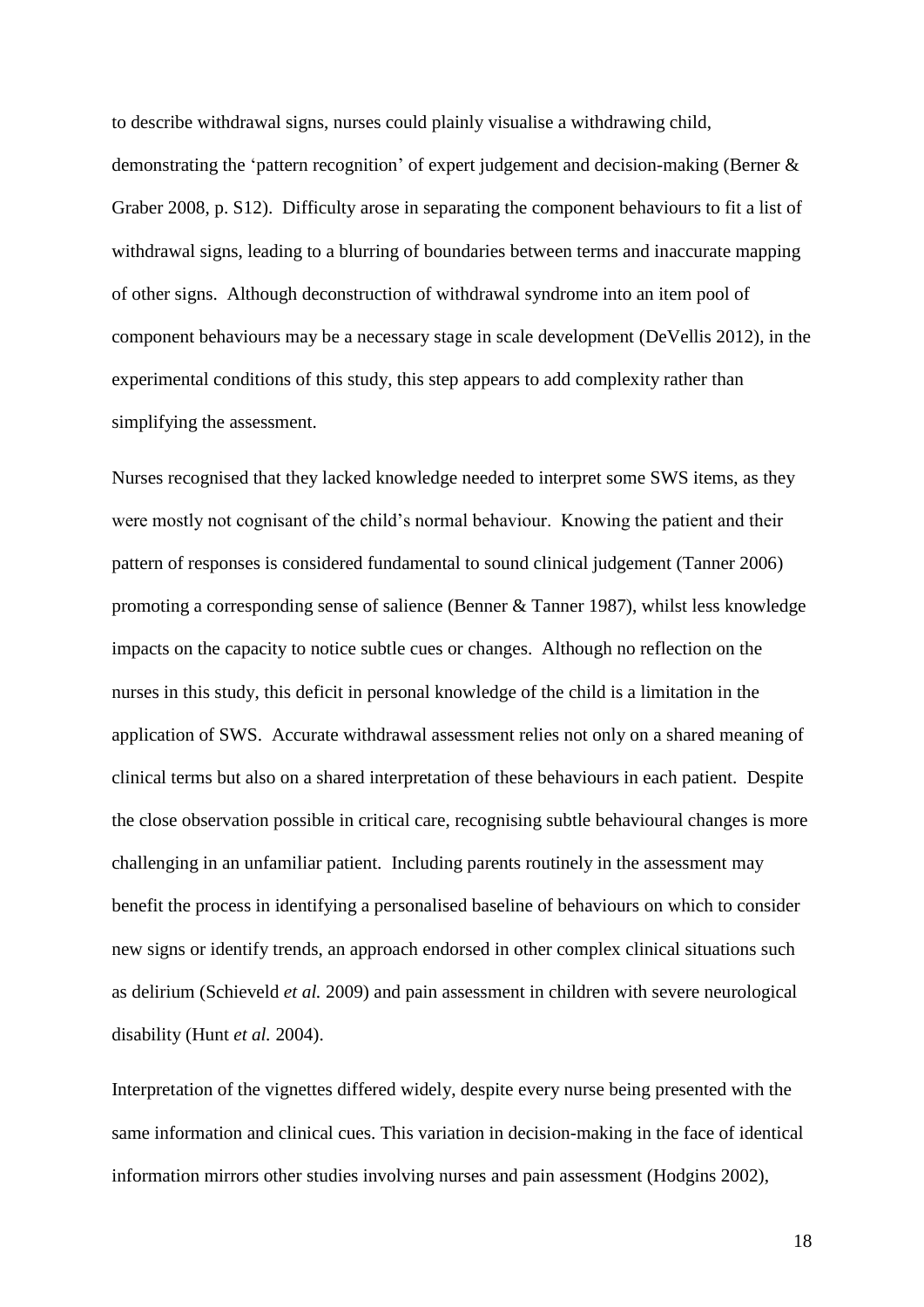nurses and critical event risk assessment (Thompson *et al.* 2009) and triage assessments made by emergency nurses Cioffi (1998). These findings support the view that clinical judgements are influenced more by what nurses bring to the situation than by the clinical data available to them (Tanner 2006). The effort required to reach a diagnosis also varied widely: nurses who made a definite diagnosis found the decision easier than those who were unsure. For some nurses in V1, the score alone gave a clear diagnosis of withdrawal, abnegating the cognitive burden of interpreting the meaning of ambiguous clinical signs. Indeed Benner & Tanner (1987) warned against the over-reliance on assessment tools, which could encourage a complacent 'checklist mentality' rather than the rigour of 'active enquiry'.

The ability to see some aspects as more important than others has also been described as a sense of salience by Sitterding and colleagues (2012): this sense of salience was lacking amongst nurses who overlooked the fundamental importance of recent drug history as the context for a withdrawal assessment. In the face of such complexity and the need to consciously consider the context of drug dependence, the role for the subconscious cognitive processing characteristic of intuitive thinking is unclear. Nurses who were unable to reach a diagnosis found the task harder, reflecting their recognition of the ambiguities, complexity and incompleteness of the available information, demonstrated superior decision-making (Brannon & Carson 2003). Some nurses made probability judgements (possibly, probably or maybe withdrawing), which also inferred a cognitive flexibility to modify their opinion in light of further information (Szolovits & Pauker 1978). Whether as a result of complacency, overconfidence or a checklist mentality, this study suggests that some nurses have a misplaced confidence in the diagnostic capacity of SWS, which would consequently limit further enquiry. The potential for cognitive errors during this interpretive phase highlights the importance of learning clinical reasoning skills, ideally during nurse training (Levett-Jones *et al.* 2010, 2015).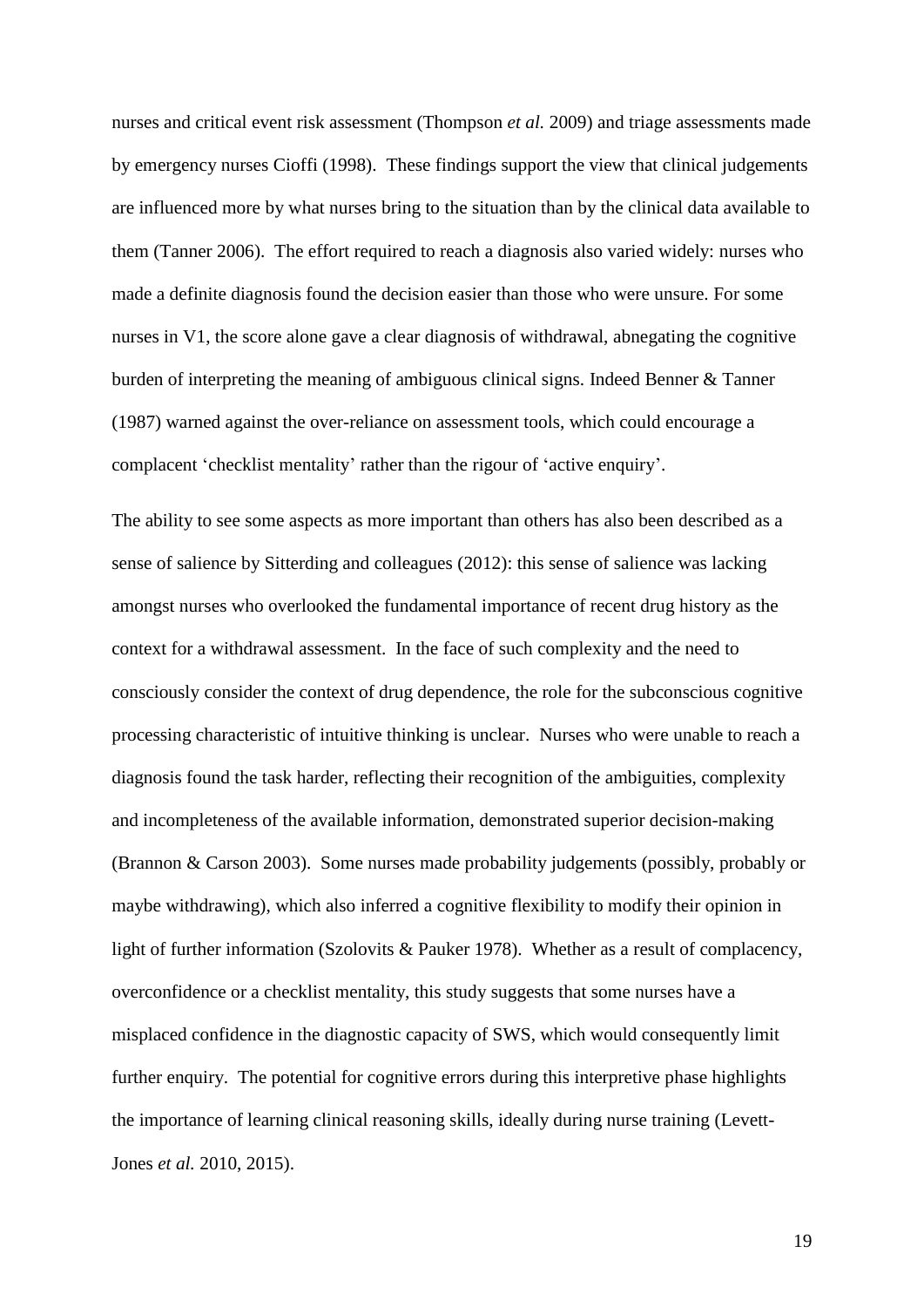The responding stage was the most consistent phase of decision-making with treatment decisions corresponding to nurses' definite diagnoses. Cioffi (1999) describes the relationship between cues and inferences as decision rules or 'if…then' rules. For example, 'If a patient is withdrawing (cues) then the drug reductions should cease (inference)' or 'If a patient is not withdrawing, then drug weaning should continue.' However, when nurses were unsure of the diagnosis, an inclination towards 'doing something' meant the most common intervention was to stop weaning chloral hydrate. This tendency towards action rather than inaction, despite no supporting evidence for the decision, is commission bias (Croskerry 2003). Unnecessary slowing of weaning regimes should be avoided however, as prolonging sedative treatment may prolong recovery and hospitalisation. Administration of analgesics was another common treatment choice made by nurses, regardless of withdrawal diagnosis, perhaps reflecting an 'obligation towards beneficence' another example of commission bias (Croskerry 2003) - despite no supporting evidence of the need for analgesia.

### **LIMITATIONS**

This study has several limitations. Whilst the cognitive interview technique is unique in revealing cognitive processes in participants, results are not generalizable to a wider population. The interviewer works as a nurse specialist in the hospital where the study took place and was known to the nurses participating in the interviews and they identified themselves as competent in using the SWS: these factors may have affected the nurses' responses.

The bedside treatment schedule of withdrawal in the study hospital includes a guidance to stop weaning with SWS scores between 3 and 6. The treatment schedule was not presented or discussed but it may be that some nurses recalled that a score of 5 linked to guidance to stop weaning. The number of withdrawal diagnoses in V1 may have been influenced by the fact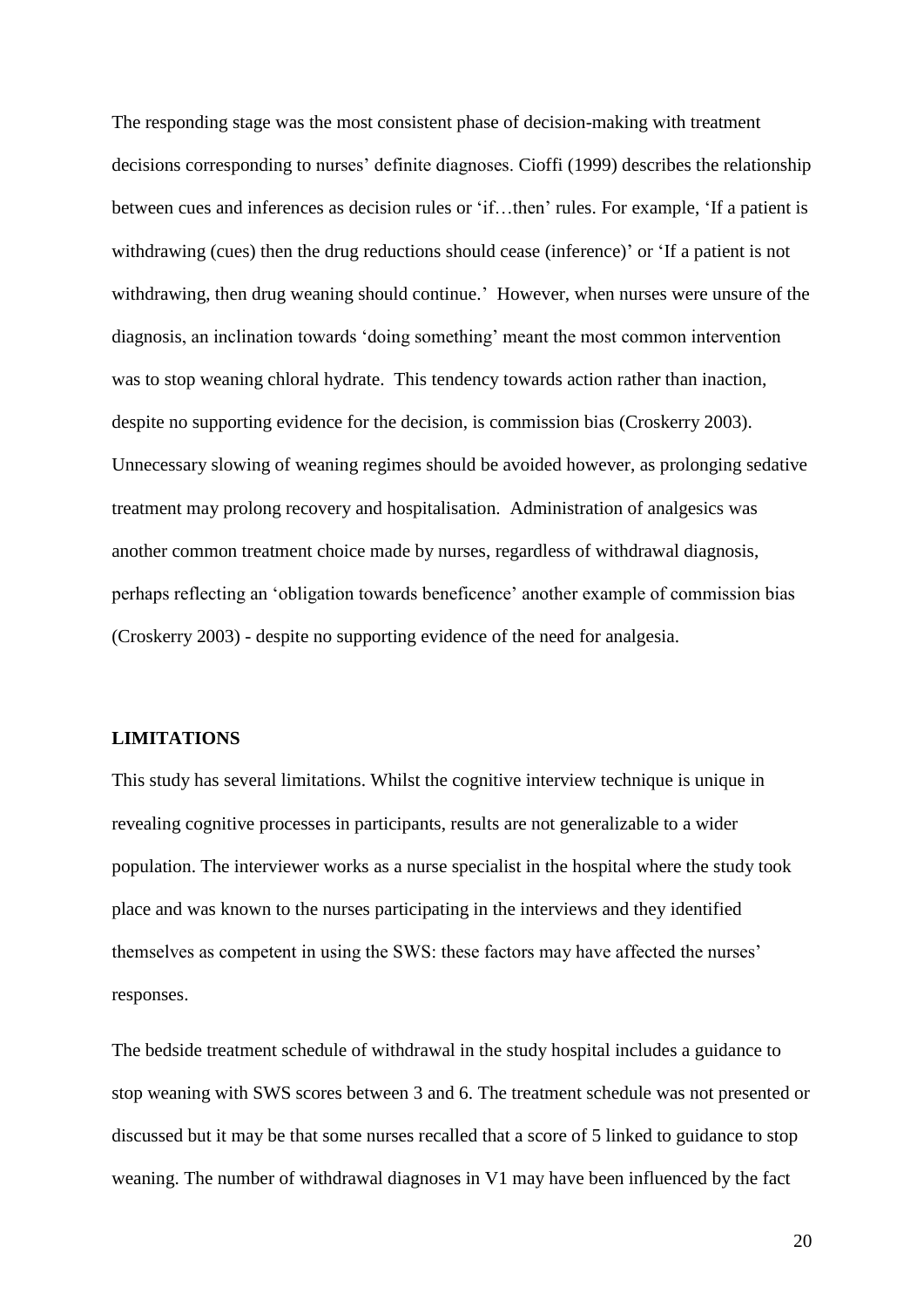that the participants were aware that the study was addressing sedation withdrawal; this might have created a diagnostic strategy of 'going for the obvious' that may not reflect typical decision-making.

### **CONCLUSION**

This study using cognitive interviews with vignettes has provided insight into nurses' judgement and decision-making in a complex and ambiguous clinical situation. Focussing on the whole decision-making process (noticing, interpreting and responding) identified a significant cognitive burden and the potential for cognitive error at each stage. The use of a withdrawal assessment tool did not appear to simplify the process or reduce the burden.

There appears to be an inherent flaw in relying on a behavioural assessment using nonspecific signs in a population where knowledge of usual behaviour is an essential prerequisite. Including parents in the assessment may expedite recognition of behavioural changes or trends. Key areas for improvement are in recognising the clinical context necessary for withdrawal and minimising the use of biases and failed heuristics. Revealing typical thought processes provides opportunity to reflect on complex cases, which may help to support critical thinking and reduce cognitive errors.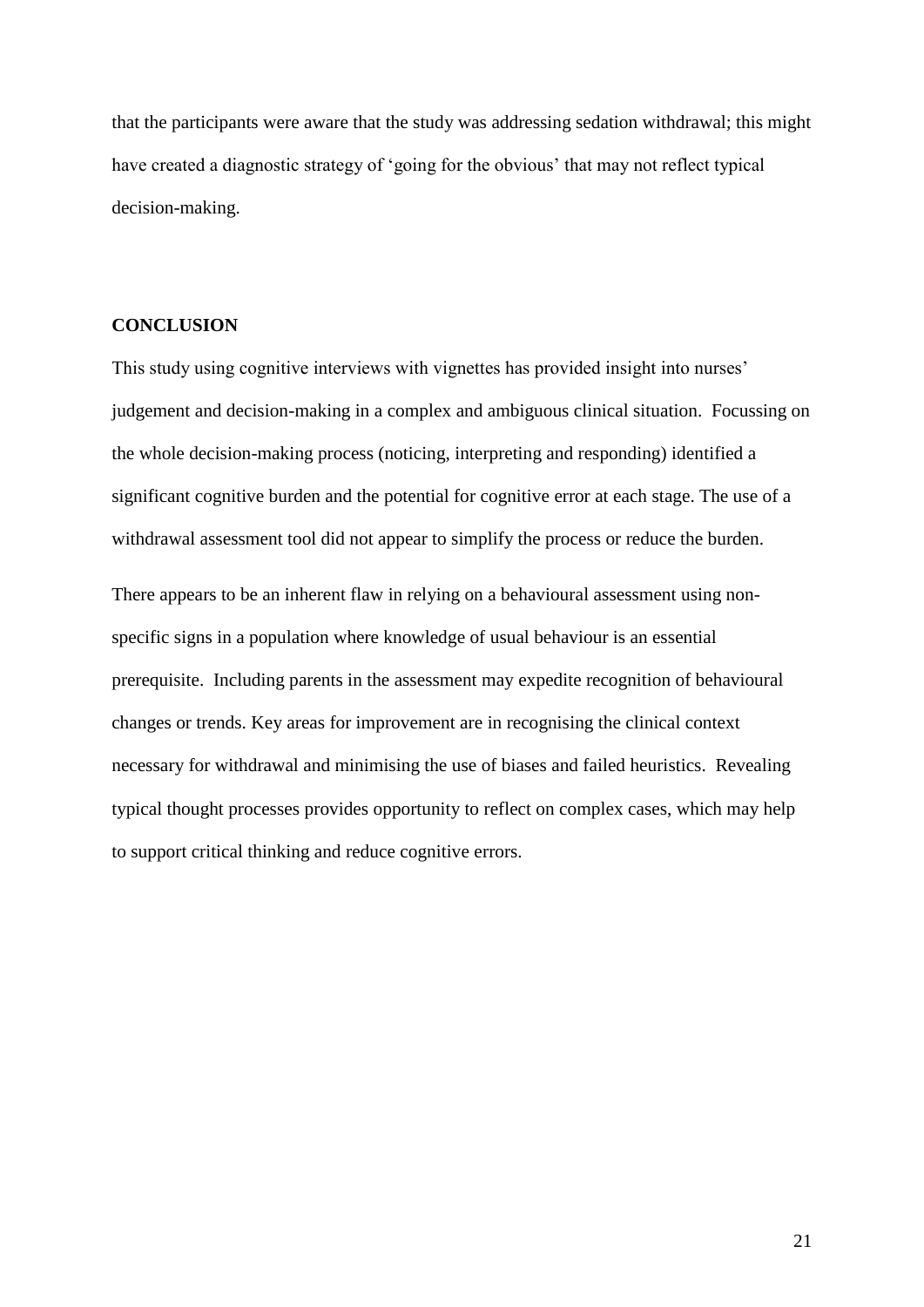#### **REFERENCES**

- Banning, M., 2008. A review of clinical decision making: models and current research. J. Clin. Nurs. 17, 187–195. doi:10.1111/j.1365-2702.2006.01791.x
- Benner, P., Tanner, C., 1987. Clinical judgment: how expert nurses use intuition. Am. J. Nurs. 87, 23–31.
- Berner, E.S., Graber, M.L., 2008a. Overconfidence as a Cause of Diagnostic Error in Medicine. Am. J. Med. 121, S2–S23. doi:10.1016/j.amjmed.2008.01.001
- Best, K.M., Asaro, L.A., Franck, L.S., Wypij, D., Curley, M.A.Q., Randomized Evaluation of Sedation Titration for Respiratory Failure Baseline Study Investigators, 2016. Patterns of Sedation Weaning in Critically Ill Children Recovering From Acute Respiratory Failure. Pediatr. Crit. Care Med. J. Soc. Crit. Care Med. World Fed. Pediatr. Intensive Crit. Care Soc. 17, 19–29. doi:10.1097/PCC.0000000000000572
- Brattebo, Guttorm, 2009. Training teamwork using simulation., in: Chiche, J.D., Moreno, R., Putensen, C., Rhodes, A. (Eds.), Patient Safety and Quality of Care in Intensive Care Medicine. MWV Medizinisch Wissenschaftliche Verlagsgesellschaft OHG, Berlin, pp. 93–101.
- Cioffi, J., 1998. Decision making by emergency nurses in triage assessments. Accid. Emerg. Nurs. 6, 184–191.
- Cook, B.G., Rumrill, P.D., 2005. Using and interpreting analogue designs. Work Read. Mass 24, 93–97.
- Cranley, L., Doran, D.M., Tourangeau, A.E., Kushniruk, A., Nagle, L., 2009. Nurses' Uncertainty in Decision-Making: A Literature Review. Worldviews Evid. Based Nurs. 6, 3–15. doi:10.1111/j.1741-6787.2008.00138.x
- Croskerry, P., 2003. The importance of cognitive errors in diagnosis and strategies to minimize them. Acad. Med. J. Assoc. Am. Med. Coll. 78, 775–780.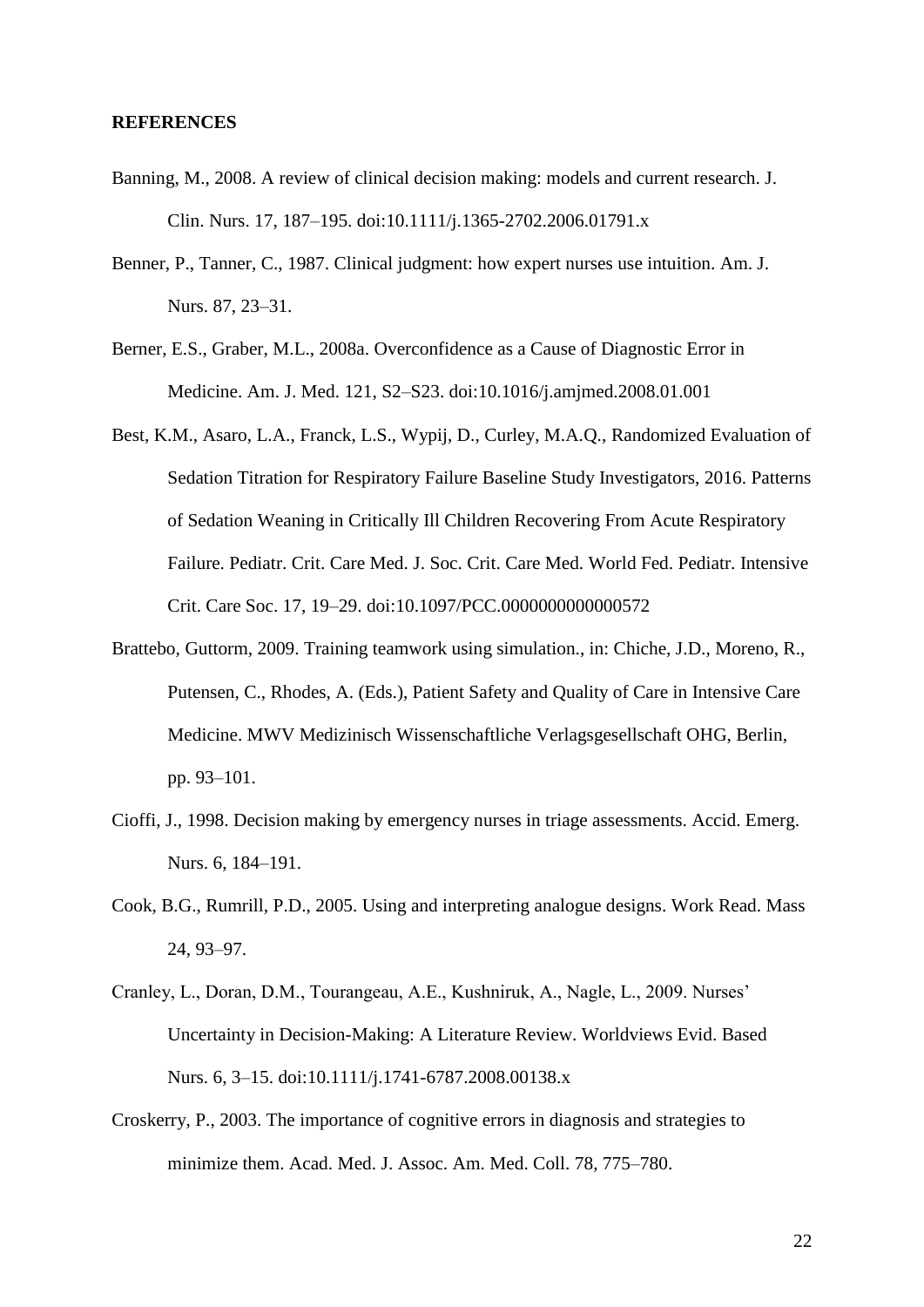Cunliffe, M., McArthur, L., Dooley, F., 2004a. Managing sedation withdrawal in children who undergo prolonged PICU admission after discharge to the ward. Pediatr. Anesth. 14, 293–298. doi:10.1046/j.1460-9592.2003.01219.x

DeVellis, R.F., 2003. Scale development: theory and applications. SAGE.

- DiBenedetti, D.B., Price, M.A. andrews, E.B., 2013. Cognitive interviewing in risk minimization survey development: patient and healthcare professional surveys. Expert Rev. Clin. Pharmacol. 6, 369–373. doi:10.1586/17512433.2013.811824
- Easley, R.B., Nichols, D.G., 2008a. Withdrawal assessment in the pediatric intensive care unit: Quantifying a morbidity of pain and sedation management in the critically ill child\*: Crit. Care Med. 36, 2479–2480. doi:10.1097/CCM.0b013e31817c0e07
- Eckmanns, T., Bessert, J., Behnke, M., Gastmeier, P., Ruden, H., 2006. Compliance with antiseptic hand rub use in intensive care units: the Hawthorne effect. Infect. Control Hosp. Epidemiol. 27, 931–934. doi:10.1086/507294
- Elstein, A.S., 1999. Heuristics and biases: selected errors in clinical reasoning. Acad. Med. J. Assoc. Am. Med. Coll. 74, 791–794.
- Endsley, M.R., 1995. Toward a Theory of Situation Awareness in Dynamic Systems. Hum. Factors J. Hum. Factors Ergon. Soc. 37, 32–64. doi:10.1518/001872095779049543
- Fick, D.M., Hodo, D.M., Lawrence, F., Inouye, S.K., 2007. Recognizing Delirium Superimposed on Dementia. J. Gerontol. Nurs. 33, 40–49.
- Fonteyn, M.E., Kuipers, B., Grobe, S.J., 1993. A Description of Think Aloud Method and Protocol Analysis. Qual. Health Res. 3, 430–441. doi:10.1177/104973239300300403
- Franck, L., Vilardi, J., 1995. Assessment and management of opioid withdrawal in ill neonates. Neonatal Netw. NN 14, 39–48.
- Franck, L.S., Harris, S.K., Soetenga, D.J., Amling, J.K., Curley, M.A.Q., 2008. The Withdrawal Assessment Tool - Version 1 (WAT-1). Pediatr. Crit. Care Med. J. Soc.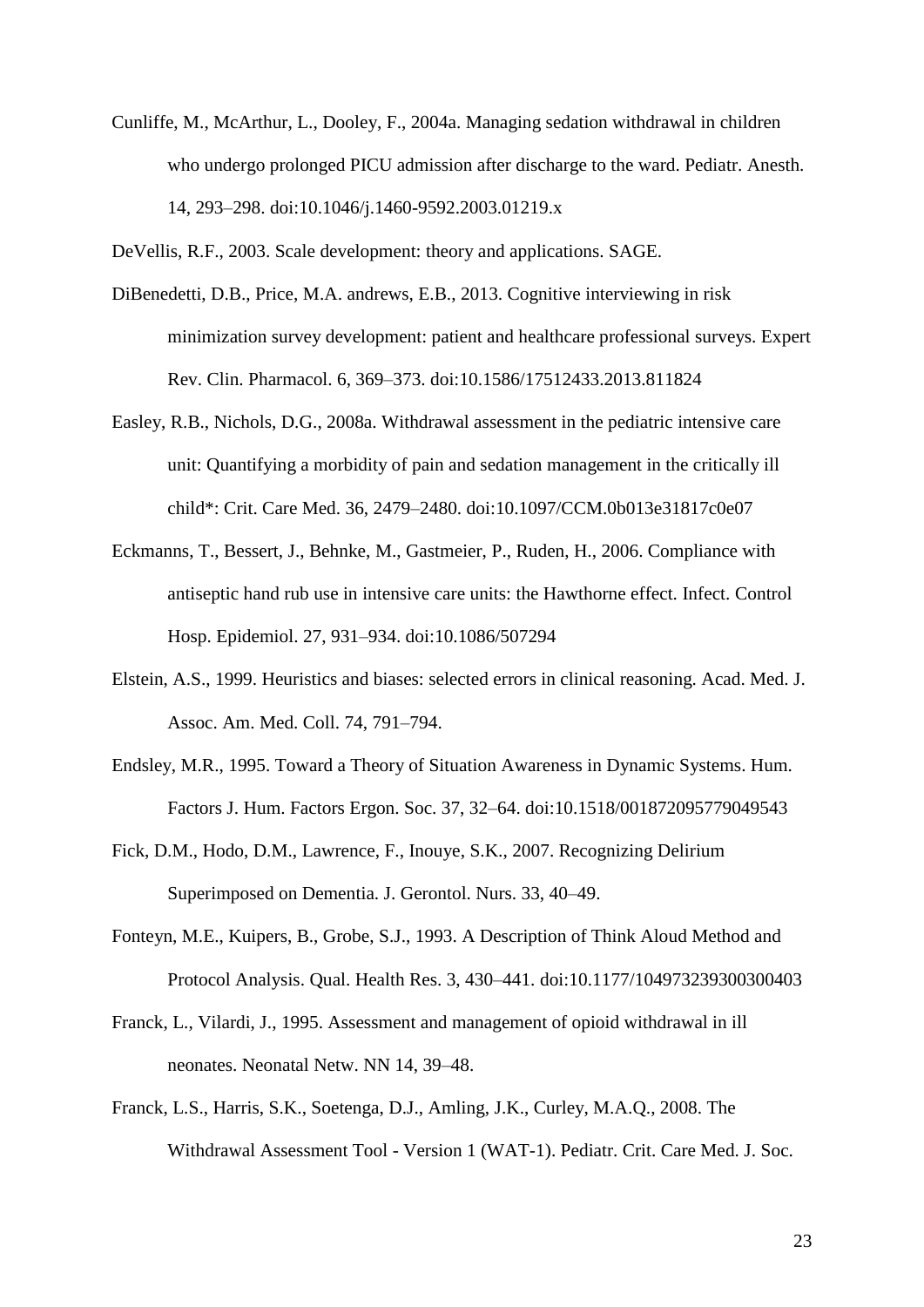Crit. Care Med. World Fed. Pediatr. Intensive Crit. Care Soc. 9, 573–580. doi:10.1097/PCC.0b013e31818c8328

- Gaba, D.M., Howard, S.K., Small, S.D., 1995. Situation awareness in anesthesiology. Hum. Factors 37, 20–31.
- Gobet, F., Chassy, P., 2008. Towards an alternative to Benner's theory of expert intuition in nursing: a discussion paper. Int. J. Nurs. Stud. 45, 129–139. doi:10.1016/j.ijnurstu.2007.01.005
- Graber, M., Gordon, R., Franklin, N., 2002. Reducing diagnostic errors in medicine: what's the goal? Acad. Med. J. Assoc. Am. Med. Coll. 77, 981–992.
- Graber, M.L., Franklin, N., Gordon, R., 2005. Diagnostic error in internal medicine. Arch. Intern. Med. 165, 1493–1499. doi:10.1001/archinte.165.13.1493
- Harbison, J., 2006. Clinical judgement in the interpretation of evidence: a Bayesian approach. J. Clin. Nurs. 15, 1489–1497. doi:10.1111/j.1365-2702.2005.01487.x
- Harris, J., Ramelet, A.-S., van Dijk, M., Pokorna, P., Wielenga, J., Tume, L., Tibboel, D., Ista, E., 2016. Clinical recommendations for pain, sedation, withdrawal and delirium assessment in critically ill infants and children: an ESPNIC position statement for healthcare professionals. Intensive Care Med. 42, 972–986. doi:10.1007/s00134-016- 4344-1
- Hodgins, M.J., 2002. Interpreting the meaning of pain severity scores. Pain Res. Manag. J. Can. Pain Soc. J. Société Can. Pour Trait. Douleur 7, 192–198.
- Hoffman, K., Donoghue, J., Duffield, C., 2004. Decision-making in clinical nursing: investigating contributing factors. J. Adv. Nurs. 45, 53–62.
- Hoffman, K.A., Aitken, L.M., Duffield, C., 2009. A comparison of novice and expert nurses' cue collection during clinical decision-making: verbal protocol analysis. Int. J. Nurs. Stud. 46, 1335–1344. doi:10.1016/j.ijnurstu.2009.04.001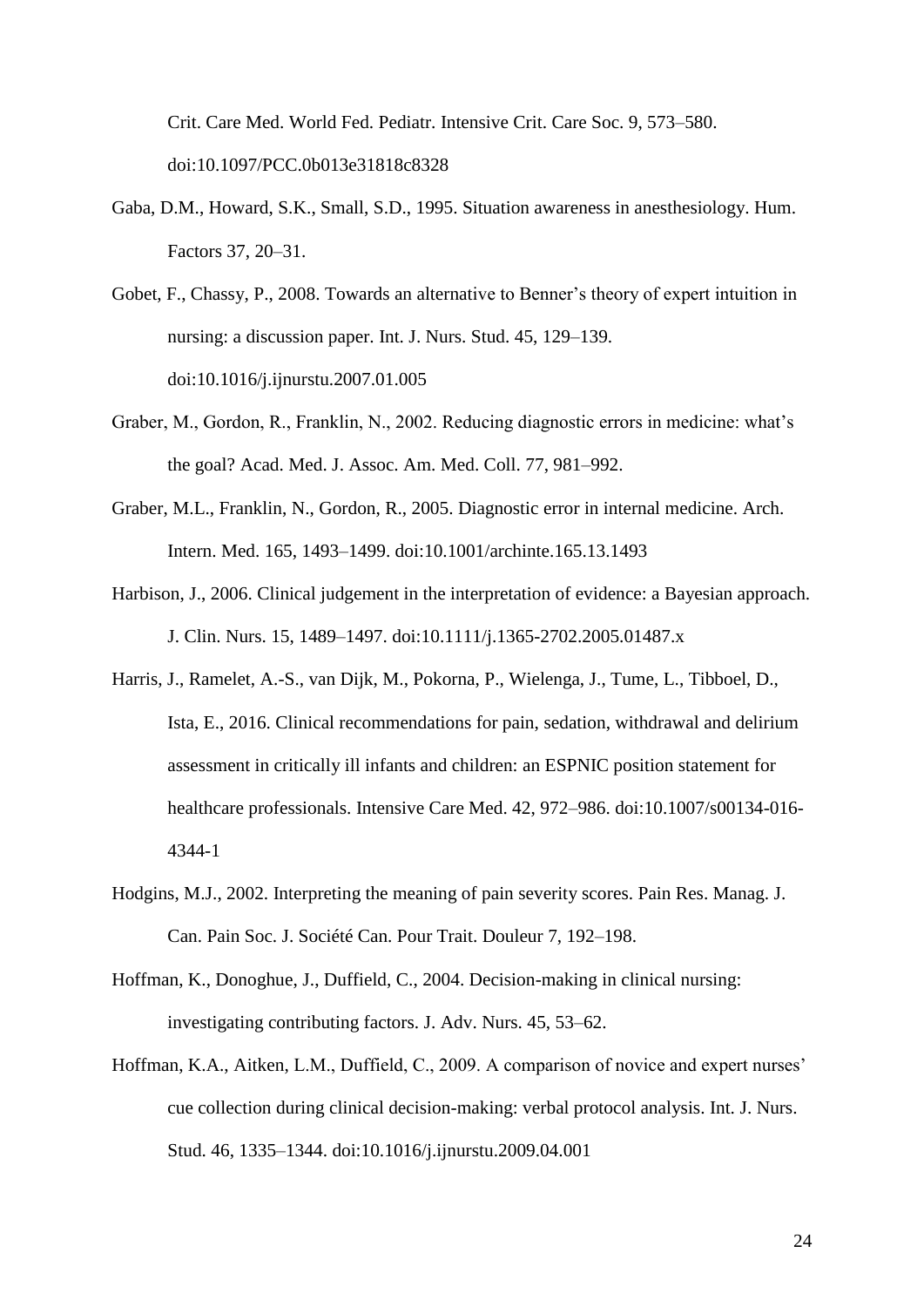- Hunt, A., Goldman, A., Seers, K., Crichton, N., Mastroyannopoulou, K., Moffat, V., Oulton, K., Brady, M., 2004. Clinical validation of the paediatric pain profile. Dev. Med. Child Neurol. 46, 9–18.
- Ista, E., de Hoog, M., Tibboel, D., Duivenvoorden, H.J., van Dijk, M., 2013. Psychometric evaluation of the Sophia Observation withdrawal symptoms scale in critically ill children. Pediatr. Crit. Care Med. J. Soc. Crit. Care Med. World Fed. Pediatr. Intensive Crit. Care Soc. 14, 761–769. doi:10.1097/PCC.0b013e31829f5be1
- Ista, E., van Dijk, M., de Hoog, M., Tibboel, D., Duivenvoorden, H.J., 2009. Construction of the Sophia Observation withdrawal Symptoms-scale (SOS) for critically ill children. Intensive Care Med. 35, 1075–1081. doi:10.1007/s00134-009-1487-3
- Jenkins, I., 2002. The provision of analgesia and sedation in the PICU: current practice and recent advances. Pediatr. Anesth. 12, 837–839. doi:10.1046/j.1460- 9592.2002.10271\_31.x
- Jenkins, N., Bloor, M., Fischer, J., Berney, L., Neale, J., 2010. Putting it in context: the use of vignettes in qualitative interviewing. Qual. Res. 10, 175–198. doi:10.1177/1468794109356737
- Kahneman, D., 2011. Thinking, fast and slow. Macmillan.
- Kahneman, D., Klein, G., 2009. Conditions for intuitive expertise: a failure to disagree. Am. Psychol. 64, 515–526. doi:10.1037/a0016755
- Kuhlthau, CC., 1993. A principle of uncertainty for information seeking. J. Doc. 49, 339– 355. doi:10.1108/eb026918
- Lauri, S., Salanterä, S., 1998. Decision-making models in different fields of nursing. Res. Nurs. Health 21, 443–452.
- Levett-Jones, T. andersen, P., Reid-Searl, K., Guinea, S., McAllister, M., Lapkin, S., Palmer, L., Niddrie, M., 2015. Tag team simulation: An innovative approach for promoting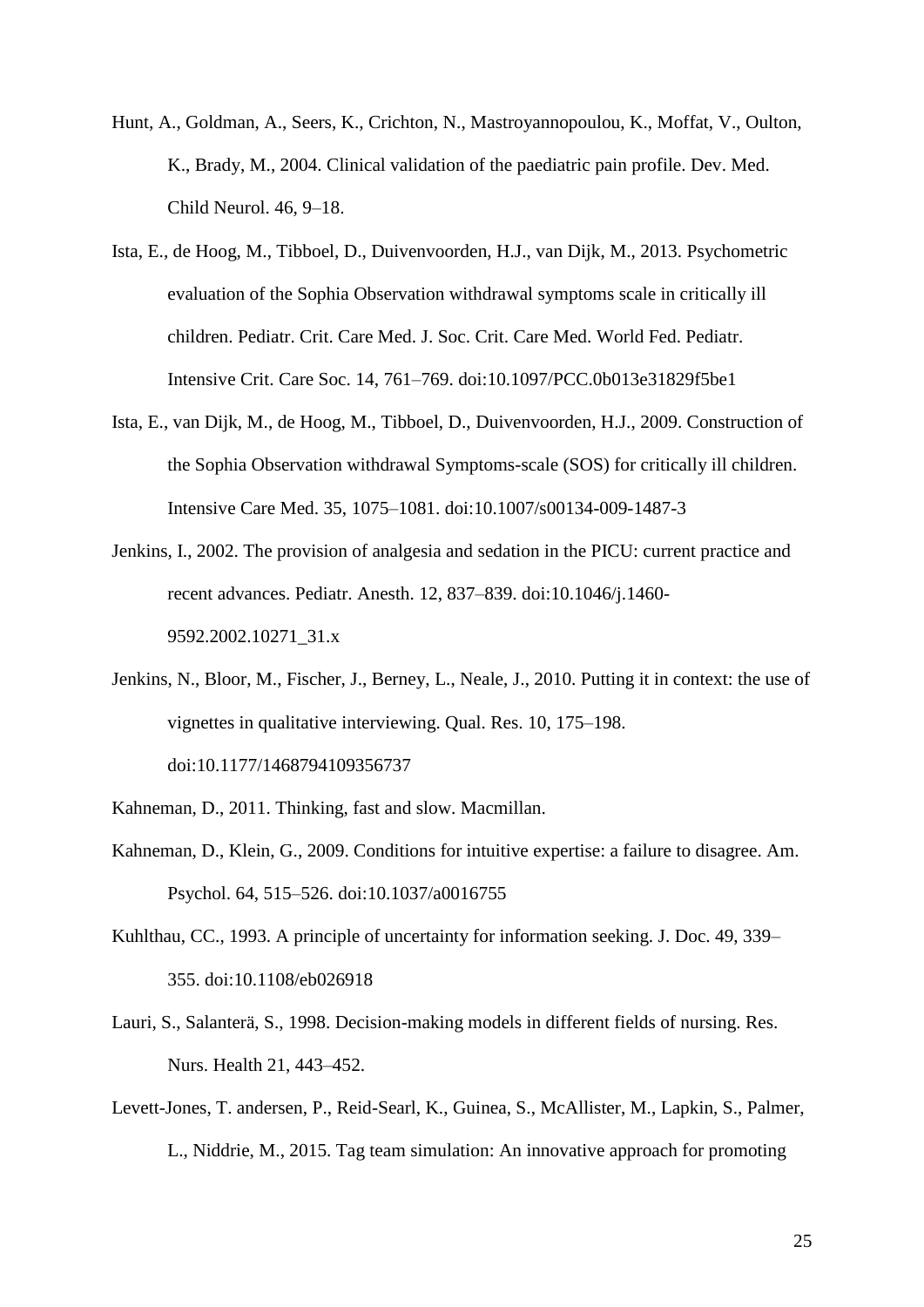active engagement of participants and observers during group simulations. Nurse Educ. Pract. 15, 345–352. doi:10.1016/j.nepr.2015.03.014

- Levett-Jones, T., Hoffman, K., Dempsey, J., Jeong, S.Y.-S., Noble, D., Norton, C.A., Roche, J., Hickey, N., 2010. The 'five rights' of clinical reasoning: an educational model to enhance nursing students' ability to identify and manage clinically 'at risk' patients. Nurse Educ. Today 30, 515–520. doi:10.1016/j.nedt.2009.10.020
- Lyneham, J., Parkinson, C., Denholm, C., 2008. Intuition in emergency nursing: a phenomenological study. Int. J. Nurs. Pract. 14, 101–108. doi:10.1111/j.1440- 172X.2008.00672.x
- Macqueen, S., Bruce, E., 2012. The Great Ormond Street Hospital Manual of Children's Nursing Practices. John Wiley & Sons.
- Mangione-Smith, R., Elliott, M.N., McDonald, L., McGlynn, E.A., 2002. An Observational Study of Antibiotic Prescribing Behavior and the Hawthorne Effect. Health Serv. Res. 37, 1603–1623. doi:10.1111/1475-6773.10482
- Maury, E., Moussa, N., Lakermi, C., Barbut, F., Offenstadt, G., 2006. Compliance of health care workers to hand hygiene: awareness of being observed is important. Intensive Care Med. 32, 2088–2089. doi:10.1007/s00134-006-0398-9
- McCambridge, J., Witton, J., Elbourne, D.R., 2014. Systematic review of the Hawthorne effect: New concepts are needed to study research participation effects. J. Clin. Epidemiol. 67, 267–277. doi:10.1016/j.jclinepi.2013.08.015
- McCarney, R., Warner, J., Iliffe, S., van Haselen, R., Griffin, M., Fisher, P., 2007. The Hawthorne Effect: a randomised, controlled trial. BMC Med. Res. Methodol. 7, 30. doi:10.1186/1471-2288-7-30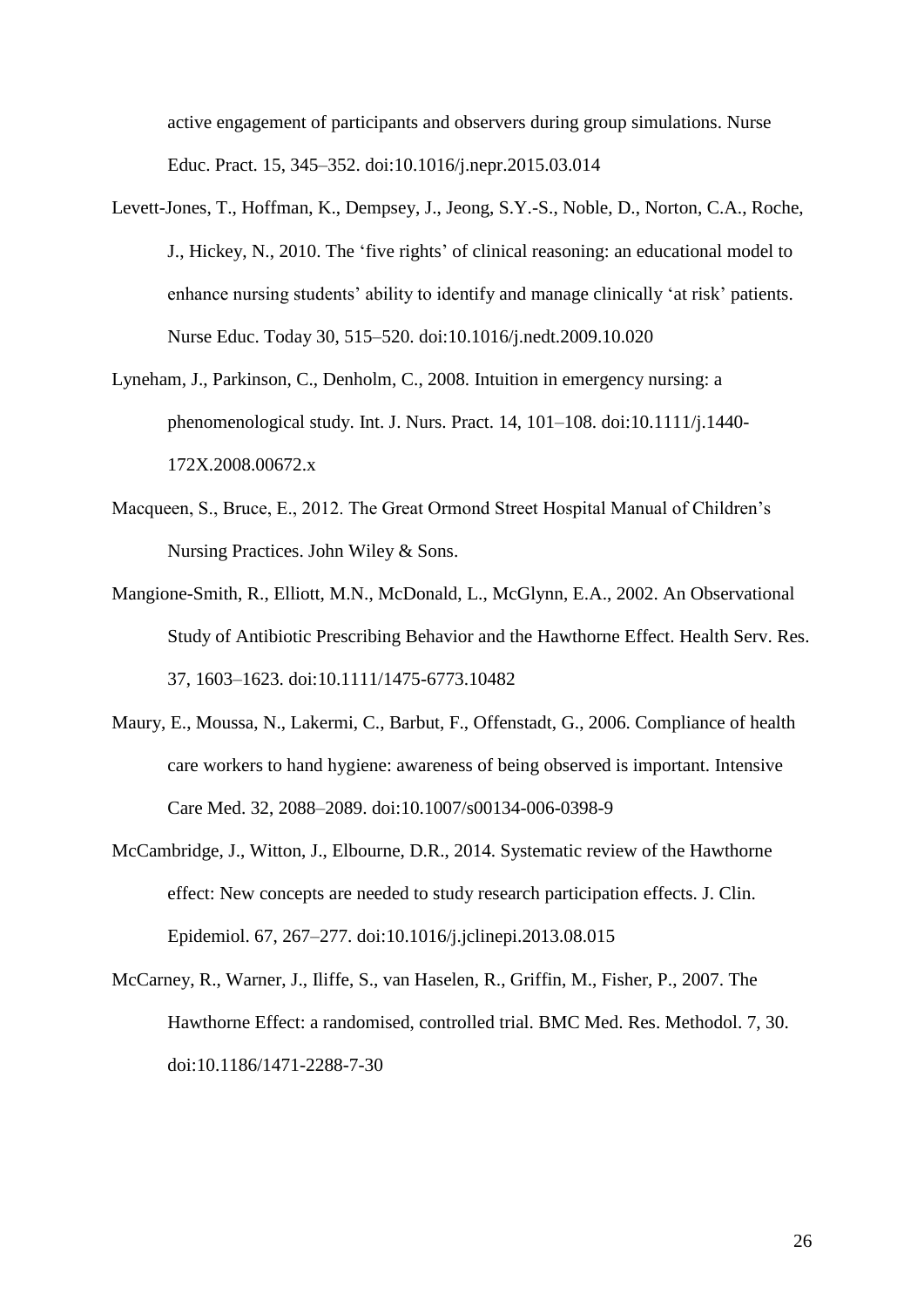- Peabody, J.W., Luck, J., Glassman, P., Jain, S., Hansen, J., Spell, M., Lee, M., 2004. Measuring the quality of physician practice by using clinical vignettes: a prospective validation study. Ann. Intern. Med. 141, 771–780.
- Rew, L., Barrow, E.M., 2007. State of the science: intuition in nursing, a generation of studying the phenomenon. ANS Adv. Nurs. Sci. 30, E15-25.
- Ross, L., Lundstrøm, L.H., Petersen, M.A., Johnsen, A.T., Watt, T., Groenvold, M., 2012. Using method triangulation to validate a new instrument (CPWQ-com) assessing cancer patients' satisfaction with communication. Cancer Epidemiol. 36, 29–35. doi:10.1016/j.canep.2011.09.002
- Schieveld, J.N.M., van der Valk, J.A., Smeets, I., Berghmans, E., Wassenberg, R., Leroy, P.L.M.N., Vos, G.D., van Os, J., 2009. Diagnostic considerations regarding pediatric delirium: a review and a proposal for an algorithm for pediatric intensive care units. Intensive Care Med. 35, 1843–1849. doi:10.1007/s00134-009-1652-8
- Simmons, B., Lanuza, D., Fonteyn, M., Hicks, F., Holm, K., 2003. Clinical reasoning in experienced nurses. West. J. Nurs. Res. 25, 701-719-724.
- Sitterding, M.C., Broome, M.E., Everett, L.Q., Ebright, P., 2012. Understanding situation awareness in nursing work: a hybrid concept analysis. ANS Adv. Nurs. Sci. 35, 77– 92. doi:10.1097/ANS.0b013e3182450158
- Sofaer, S., 2002. Qualitative research methods. Int. J. Qual. Health Care 14, 329–336. doi:10.1093/intqhc/14.4.329
- Szolovits, P., Pauker, G., 1978. Categorical and probabilistic reasoning in medical diagnosis. Artif. Intell. 11, 115–144.
- Tanner, C.A., 2006. Thinking like a nurse: a research-based model of clinical judgment in nursing. J. Nurs. Educ. 45, 204–211.